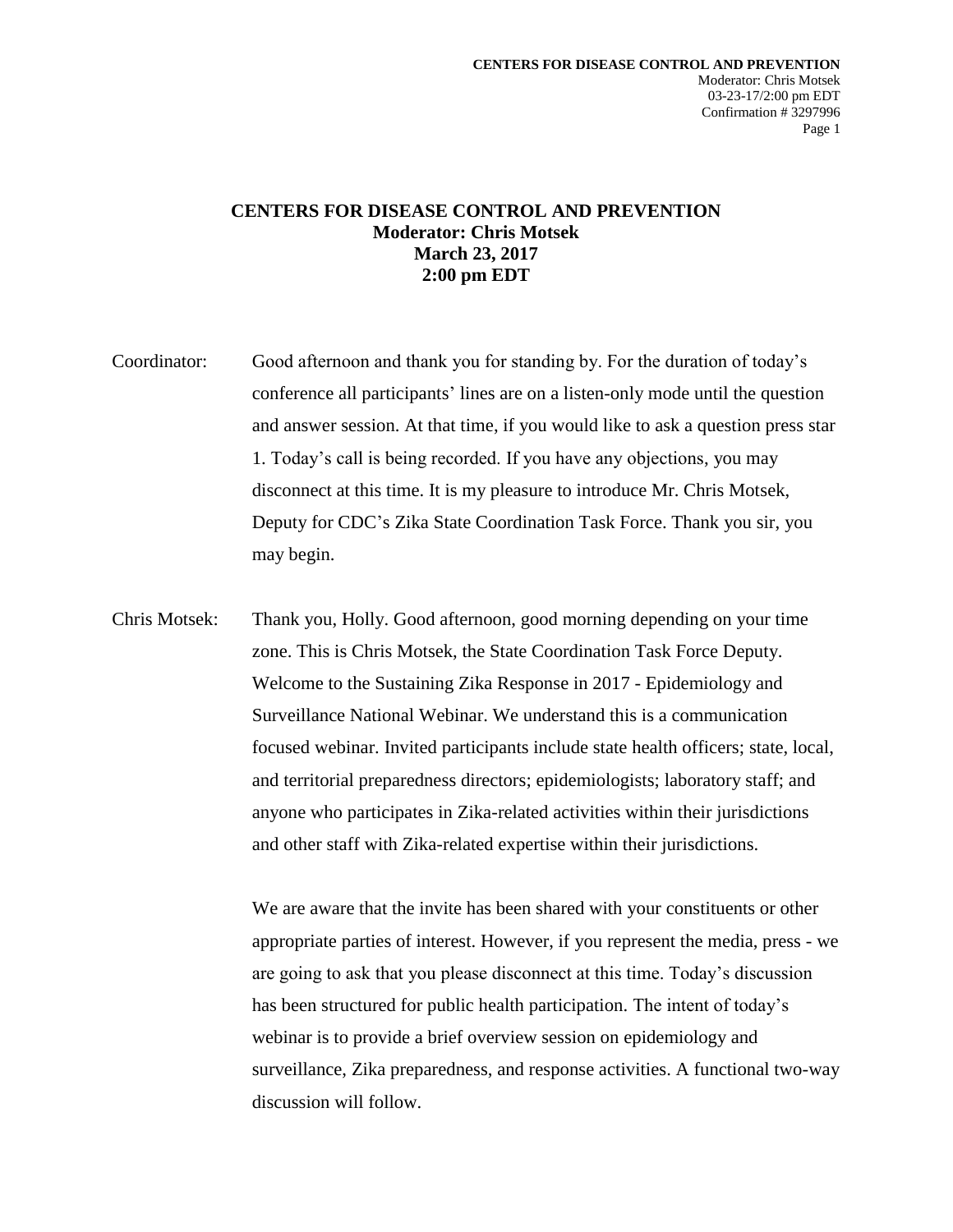Following today's webinar, there will be 5 remaining subsequent sessions on the following functional areas: vector issues, public and private partnerships, pregnancy and birth defects, blood safety and medical investigations. Please keep in mind, we will continue to update our guidance as we learn more through research. Following today's presentation and question and answer segment, if you have additional questions, please feel free to email us at preparedness@cdc.gov again that's preparedness@cdc.gov.

Today: Dr. Carolyn Gould, who is the Clinical Epidemiology team lead for the CDC Zika Response, and Michael Johansson from the Zika Modeling Team. He's the Zika Modeling team lead - in the biology and the Dengue Branch - will be a subject matter experts representing the Epidemiology and Surveillance Task Force. So I will turn it over to the subject matter experts, and we wish you a good webinar.

Dr. Carolyn Gould: Thank you. Thank you to the State Coordination Task Force for inviting our task force to present today, and thank you all for joining the webinar. So, I will be first presenting an update on the epidemiology of Zika virus - going into a little more detail than I did on the first general webinar - if any of you attended that. And then Michael Johannson will present some results of the modeling work that he and his team have been doing to assess different surveillance strategies for detecting local transmission of Zika virus.

> We hope this will be informative for jurisdictions that might be considered different enhanced or sentinel surveillance strategies as we move into the next mosquito season. Michael will then present some surveillance data from Zika, dengue, and chikungunya viruses in the Americas, and how that information can inform what we might expect to see for Zika virus in the coming season. Stacey Martin, who is the lead for the Epidemiology and Surveillance Task Force, will join us for the Q&A portion of the webinar.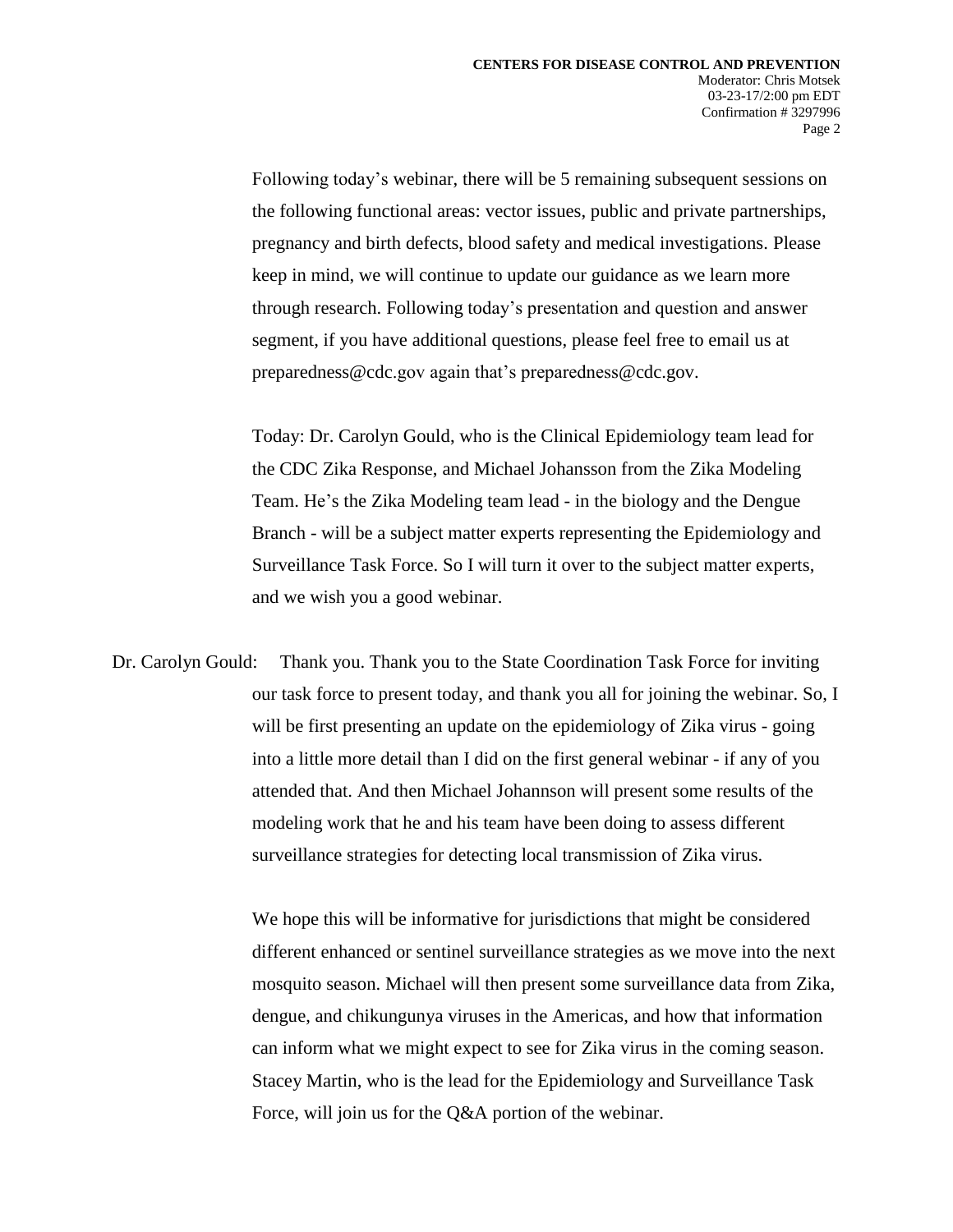Next slide please? Next slide. So Zika virus was first isolated from a sentinel rhesus macaque monkey in Uganda in 1947. Before 2007, only sporadic human disease cases were reported from Africa and Southeast Asia. In 2007, the first Zika outbreak was reported on Yap Island in the Federated States of Micronesia. In 2013 to 2015, more than 30,000 suspected cases were reported from French Polynesia and other Pacific islands.

Next slide. These are data from the World Health Organization showing the cumulative number of countries reporting local mosquito-borne transmission of Zika virus since 2007 by WHO region. You can see the dramatic rise in the number of countries reporting cases beginning in late 2015 and the Pan-American region followed by the Western Pacific region and African and Southeast Asian regions.

Next slide. In May of 2015, the first locally acquired cases of Zika virus in the Americas were reported in Brazil. The virus then spread rapidly throughout the Americas with local transmission of Zika virus reported in a total of 49 countries and territories in the Americas to date. The only countries that have not reported local transmission are Bermuda, Canada, and Uruguay. Chile is also on this list, but Easter Island - a territory of Chile - reported Zika virus prior to 2015.

Next slide. These are data from PAHO showing the numbers of reported suspected and laboratory confirmed cases of locally transmitted Zika virus by country in the Americas. As of March 9, over 750,000 cases have been reported. Shown here are the countries reporting the largest numbers of cases. The largest number of cases have been reported from Brazil, followed by Colombia, and Venezuela. Overall, of - about 1/3 of the cases in these reports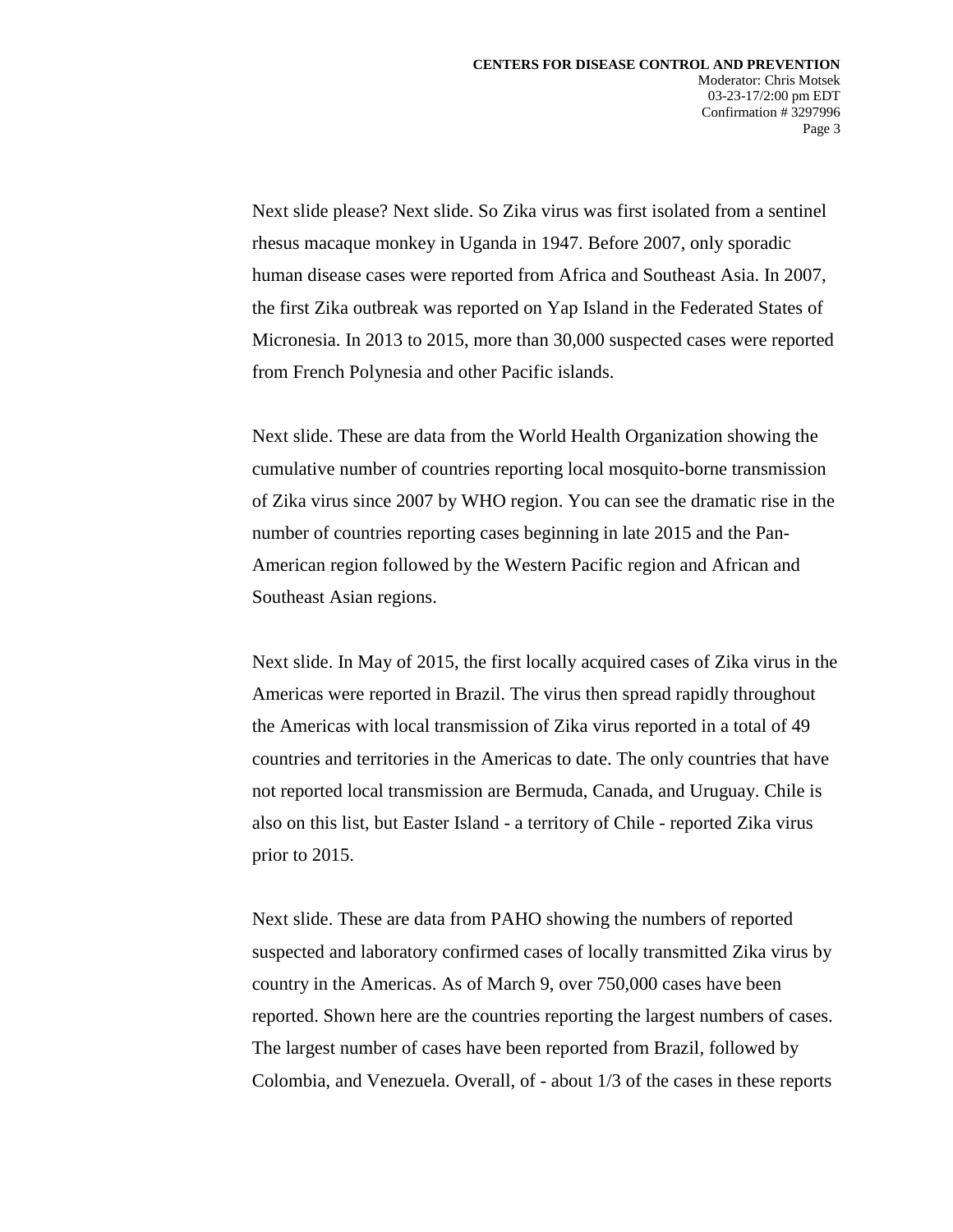are laboratory confirmed. You can find more specific information on each country on the PAHO website.

Next slide. This is a pie chart showing the breakdown of suspected and laboratory-confirmed locally acquired cases of Zika virus disease in the Americas by region. South America accounts for 70% of cases, followed by the Caribbean with 21%, and Central America with 8%. North America, which includes Mexico, accounts for only 1% of reported cases.

Next slide. Narrowing down our focus to the United States, prior to the outbreak in the Americas between 2007 and 2014 only 14 Zika virus disease cases were identified among US travelers. Cases among travelers have increased substantially since then. Local transmission in the US has only been identified in South Florida and Southern Texas. Outbreaks have occurred in 3 US territories: Puerto Rico, US Virgin Islands, and American Samoa.

Next slide. These are laboratory-confirmed Zika virus disease cases reported to ArboNET by US states and territories as of March 8. You can refer to the CDC website for the most recent numbers. As of March 22, which should be posted today, there were 5,109 cases reported from US states, most of which were travel associated cases.

There were 221 cases acquired through presumed local mosquito-borne transmission, 215 in Florida and 6 in Texas. Seventy-five cases were acquired through other routes including sexual transmission, congenital infection, laboratory transmission for one case, and an unknown probably person-toperson route for 1 case. In the territories there were 38,099 cases reported, most of which were locally acquired.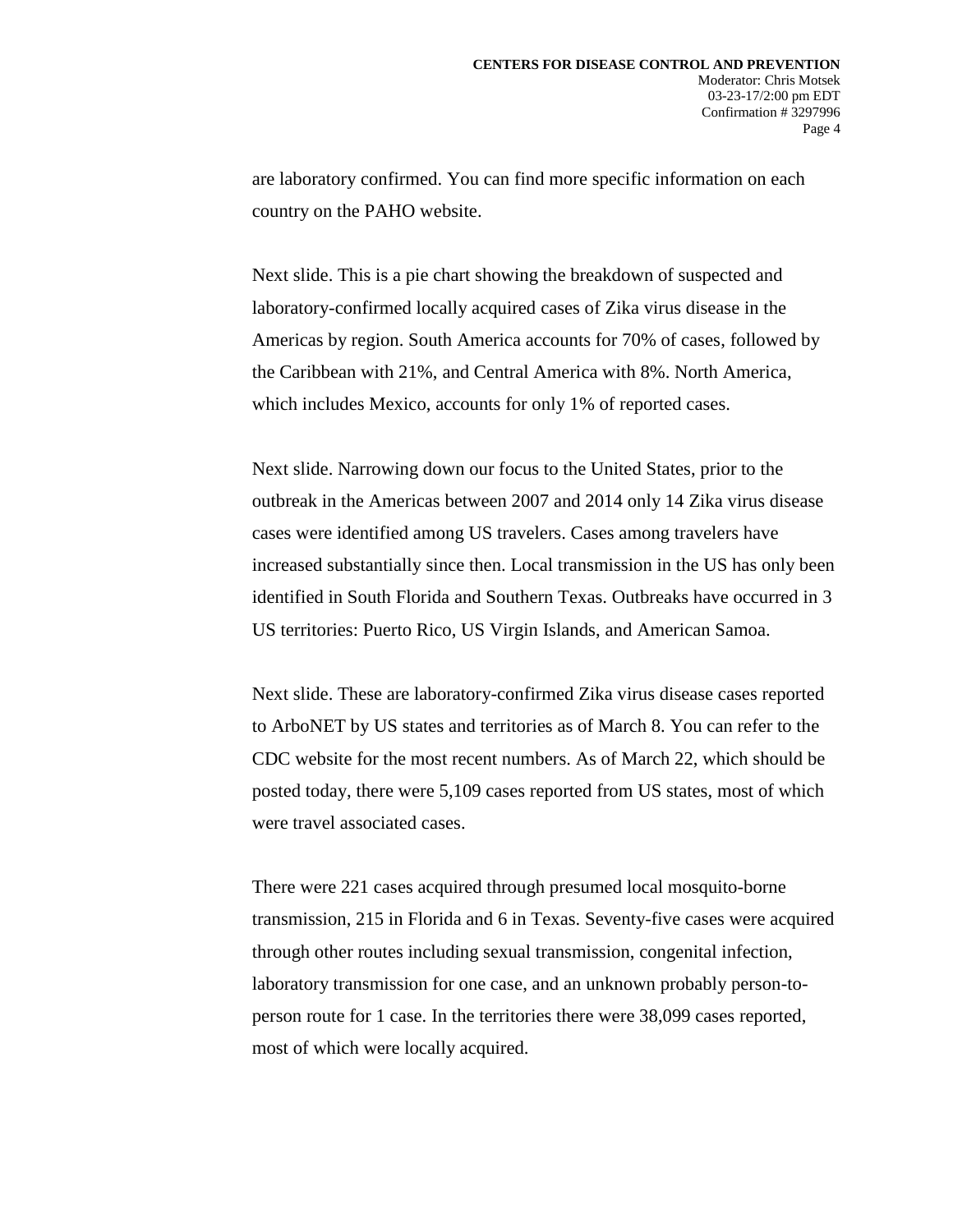Next slide. This is the map of the US showing the numbers of reported Zika virus disease cases by state and territory as of March 8. The darker colors represent higher numbers of cases reported. This map is also on the website.

Next slide. This table shows the state of residence for reported Zika virus disease and presumptive viremic donor cases as of March 8. Shown here are states with the highest number of reported cases. The symptomatic disease cases for Florida and Texas include both the travel-associated and locally acquired cases, as you can see in the footnote.

The presumptive viremic donors are those whose blood tested positive, when screened upon donation, for Zika virus RNA by the blood collection agency and who meet the laboratory criteria for confirmation, as outlined in Appendix E of the ArboNET reporting instructions. Reported presumptive viremic donor cases were recently added to the website. Because some presumptive viremic donors might develop symptoms after their donation or might have had symptoms in the past, they may be reported as both Zika virus disease cases and presumptive viremic donors.

Next slide. So, moving to the states reporting local transmission. In Florida, sporadic locally acquired cases began to be reported from several South Florida counties beginning in July 2016. Active mosquito-borne transmission was later identified in three small areas of Miami-Dade County. This led to designated red zones being applied to those areas with recommendations for pregnant women to avoid travel to these areas, and for testing, and follow-up of pregnant women with exposure to those areas. Florida led an intensive public health response including aerial adulticide and larvacide applications, which helped control the outbreaks. There's currently no evidence of ongoing sustained local transmission in Florida, although Miami-Dade County remains a Zika cautionary or yellow area.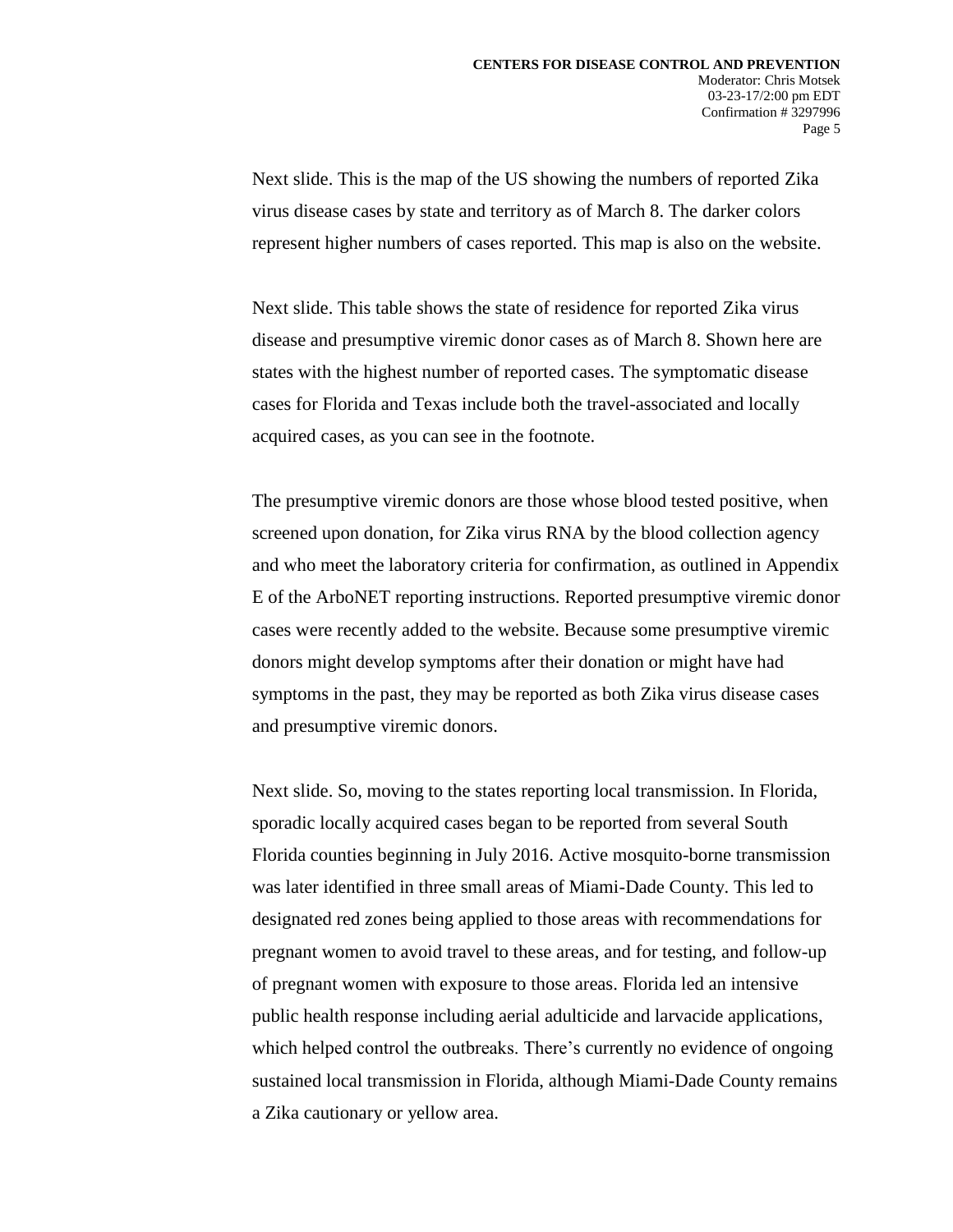Next slide. This is the current map of Miami-Dade County on our website showing the previous active Zika virus transmission areas and the ongoing yellow area in Miami-Dade County with the recommendation that pregnant women should consider postponing travel to the area.

Next slide. Moving to Texas. The first case of local mosquito-borne Zika virus infection was reported in Brownsville in November 2016. This area borders Mexico - very close to areas where Mexico has reported active Zika virus transmission. Because of additional local cases identified in Brownsville, most of whom lived in very close proximity to the index case, Brownsville was designated a yellow cautionary area in December of 2016 leading to recommendations for pregnant women to avoid travel to that area and for testing and follow-up of pregnant women. To date, there have been 6 cases of local transmission reported in Brownsville.

Next slide. And this is a map on our website showing Brownsville with the yellow area designation. And just note the proximity of Brownsville to the US-Mexico border.

Next slide. So moving to some data from the territories, these are the reported Zika virus disease and presumptive viremic donor cases from the territories as of March 8. Puerto Rico reported the majority of the cases, followed by US Virgin Islands, and American Samoa. Of note, data from the enhanced Zika virus surveillance system in American Samoa have indicated that Zika virus transmission has been interrupted there. And this will be described in an MMWR report to be published tomorrow.

Next slide. And this is a map from the Puerto Rico Department of Health website showing the municipality of residence for reported Zika virus disease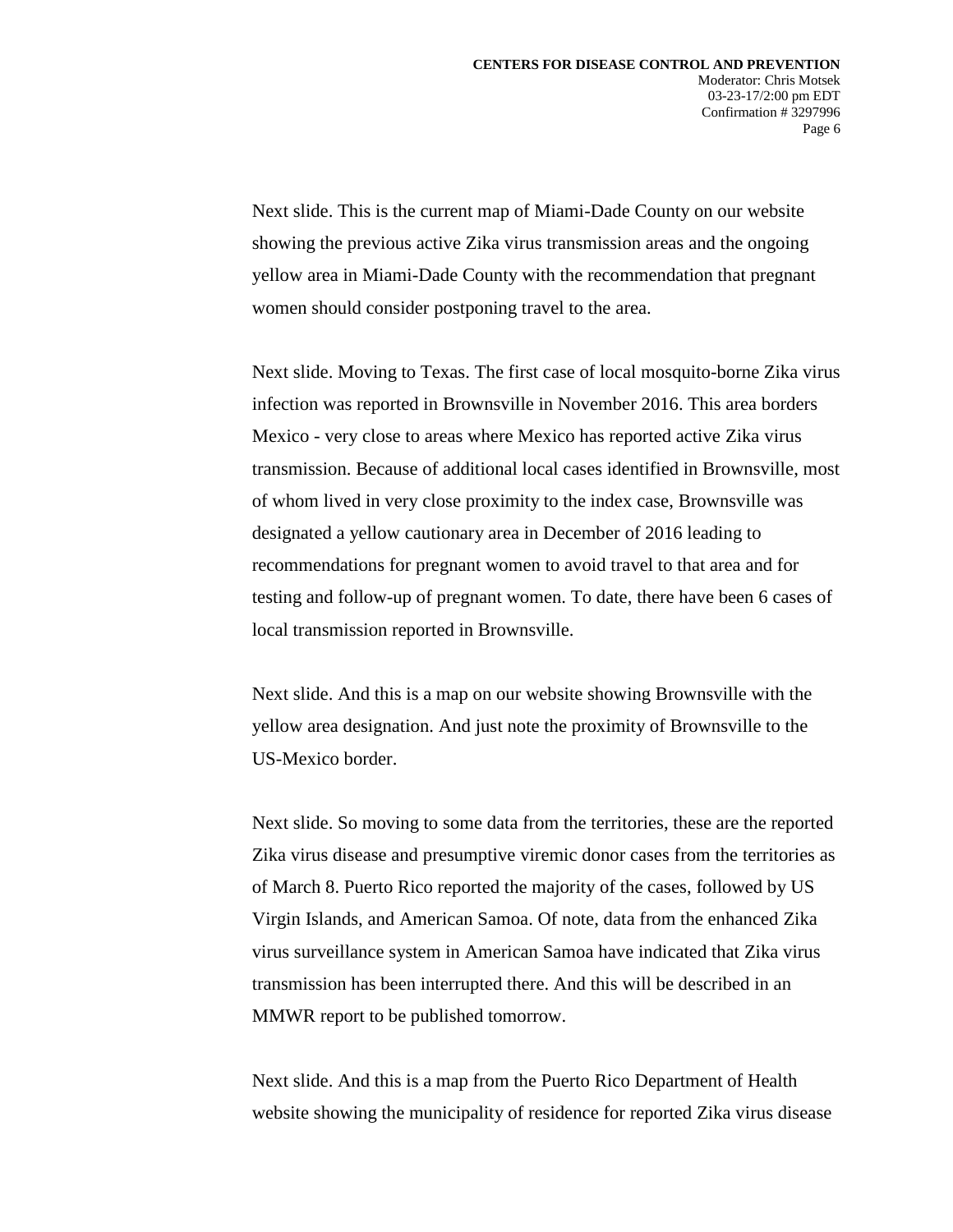cases in Puerto Rico - as of January - showing widespread Zika virus transmission on the island.

Next slide. And here you can see the age distribution for reported Zika virus disease cases in the US states and territories, as of January 25. The higher numbers of cases in the 20 to 39 year age group and the 40- to 59-year-old age group may reflect, in part, the additional testing occurring in pregnant women as well as exposure among travelers in these age groups.

Next slide. And finally this is the epi curve showing month of illness onset for Zika virus disease cases reported in US states and territories with a peak of the outbreak occurring in late summer with a steep decline occurring in the fall and winter. I'm now going to turn it over to Michael Johannson to discuss the modeling analysis to inform strategies for detecting local transmission as well as projections for the upcoming season. Thank you very much for your attention.

Michael Johansson: Thank you Carolyn. So I'll get started here. What we set out to look at here is, in the absence of known local transmission what are different ways that we could detect transmission should it be occurring, and specifically trying to look at what the effectiveness of different approaches would be. So I want to be clear from the beginning that we looked at three general strategies. And these are not going to be strategies that are necessarily applicable everywhere, and there may be additional strategies that should be considered. But they're general strategies to help us compare different types of approaches that we could take.

> So, the first strategy is to test all pregnant women twice during pregnancy akin to what the recommendations are for areas with local transmission. And this testing, in this case, would use the IgM MAC-ELISA assay. Another option is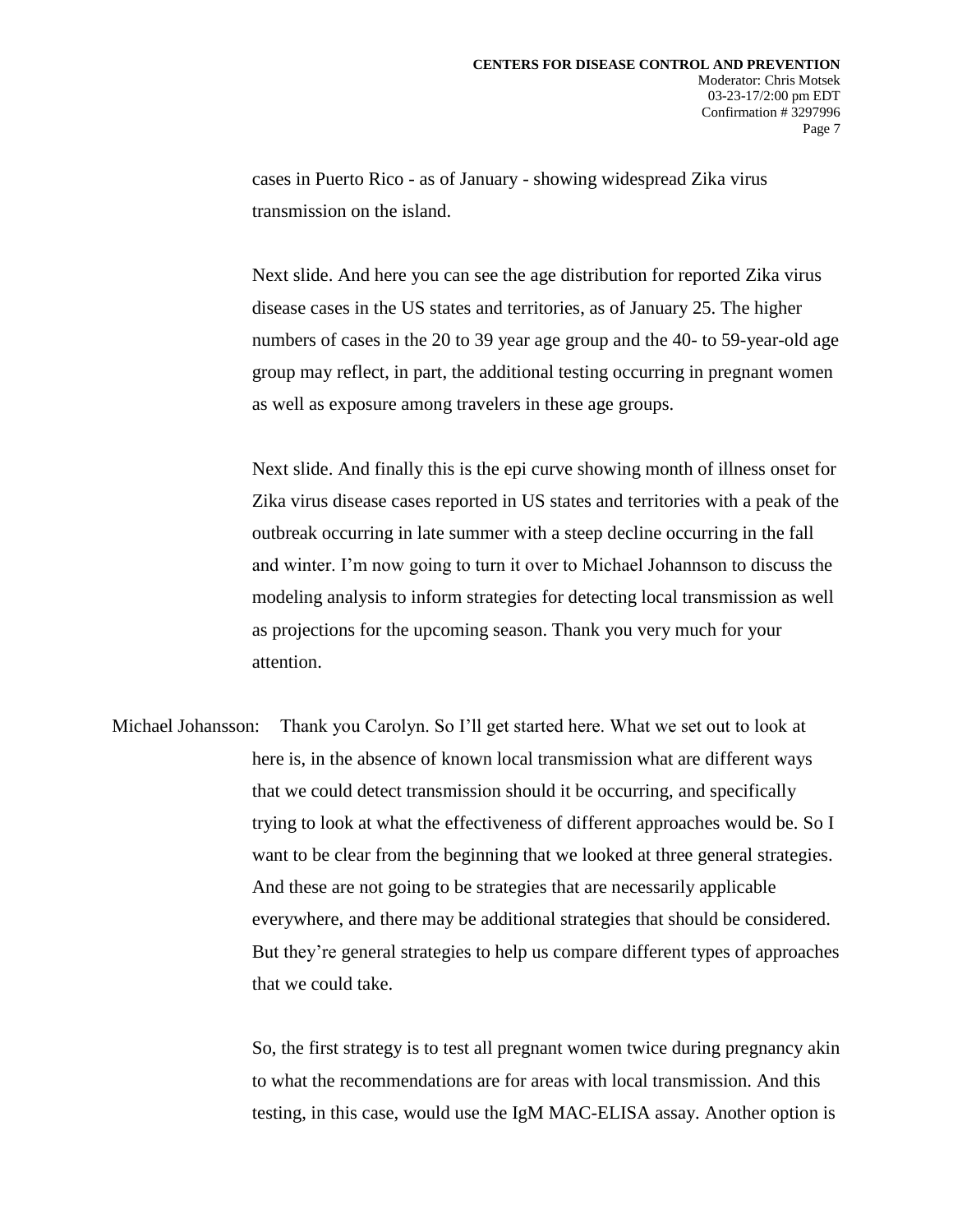to just use blood donor data. So, testing all blood bank donors using the NAT assay. And then the third option is using emergency department patients.

And in order to do those, we need to consider the chief complaints that emergency department patients expressed that might be related to Zika so use data from BioSense surveillance across the US. And then we also need to consider what proportion of symptomatic people with Zika might actually seek care. So we used data from Puerto Rico to understand what proportion of actual infections might end up in symptoms and might end up with/in people with symptoms who are seeking care and then might get detected. And we assume that the assay used for detection there would be RT-PCR. Again, these are just three different approaches. But I think, as you'll see, there's some broad insights to be gained just from looking at these.

So, go to the next slide. Here - this is probably the most complicated slide. So I'll take a couple minutes to go over this. What we're looking at here is the probability of detection given different surveillance systems under different scenarios. So there's three different plots here. These plots are for three different population sizes - a population of 10,000 people, 100,000 people, and a million people.

And on the x-axis is different incidences of infection. So we want to - sorry I think it just got advanced there. Can you go back one more? Yes that's the one, thank you. So, looking at different instances - incidences of infection and different populations sizes, we have different probabilities of detecting cases should they occur.

Now if we look at the center plot here, we can look just at the right side and where we have one infection per 1000 people in the population per week. And then look at one of the bars here so we can look at the blue bar. And that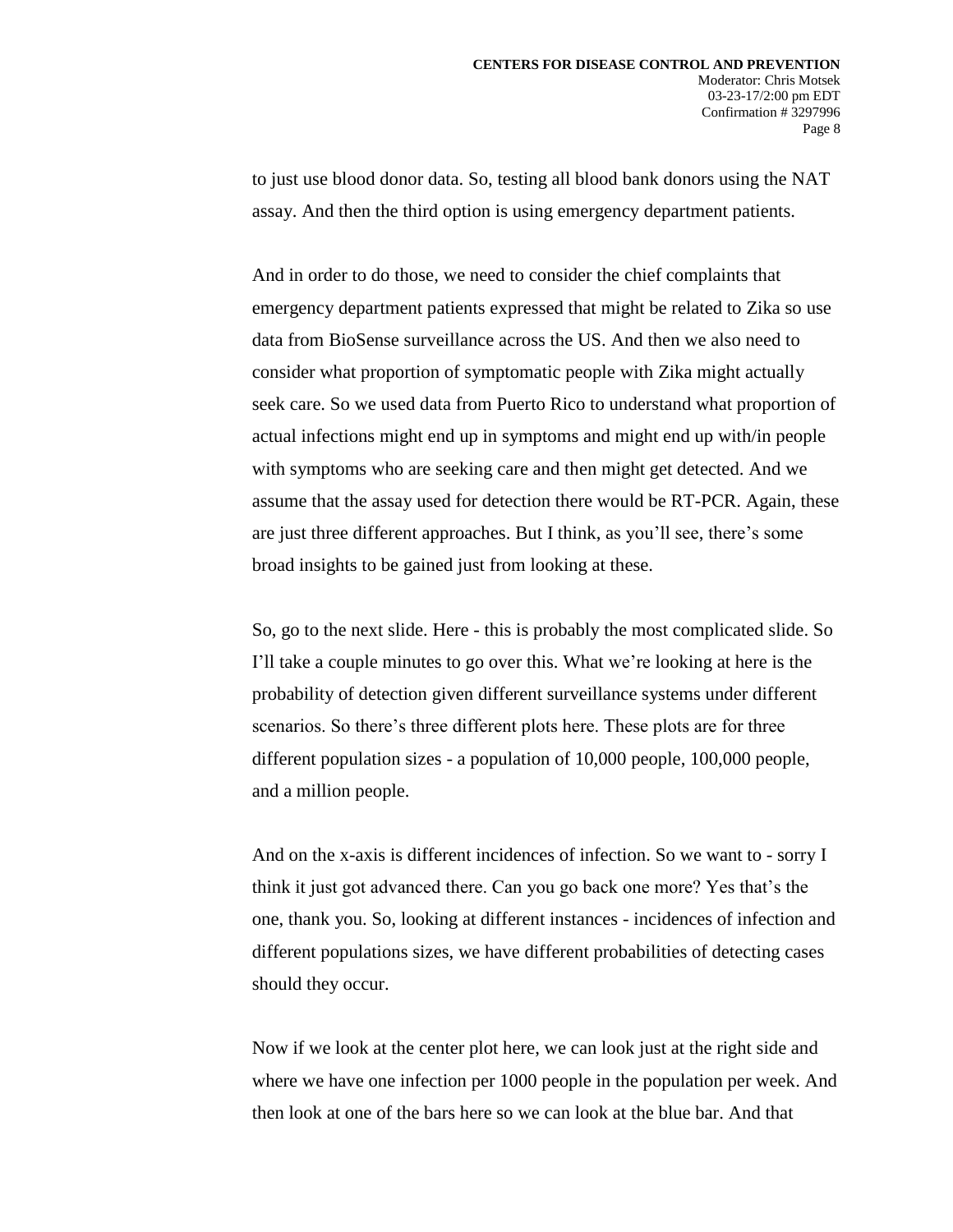represents an uncertainty interval - a 50% uncertainty interval of how likely we are to detect transmission should an infection be occurring at that level using that particular surveillance system, which in this case is looking at emergency department patients exhibiting rash. So in that case, what we're saying is that we think it's most likely that we will detect 60% to 90%, or that we have a 60% to 90% probability of detecting cases. So we're more likely to detect the cases if there's a live level of transmission in the population size and we're using the ED patient surveillance system.

So if you look across these three graphs you can see that with a population of 10,000 people you're unlikely to detect transmission given any of the systems. If you look at the population of 100,000 people you can see that we're most likely to detect infections, if we're doing surveillance among ED patients with rash followed by ED patients with headache and rash. And we use headache and rash because out of the five symptoms we looked at that was the symptom combination that was most common among Zika virus infections. If we look at pregnant women, we have a slightly lower probability to detection. And if we look at the - just using the blood bank donor assays - then we have a lower detection probability of detection.

If we then look to a population of a million people on the right, we can see that all those properties are higher. And that's because when we have a larger population at the same incidence rate, we have a higher number of cases. So we're more likely to detect those cases because there's just more of them. And you can see that if we had a high incidence in a large population, even with the blood bank donor surveillance system, we're likely to detect cases. So really, we're trying to look at the distribution of how likely we are to detect transmission here.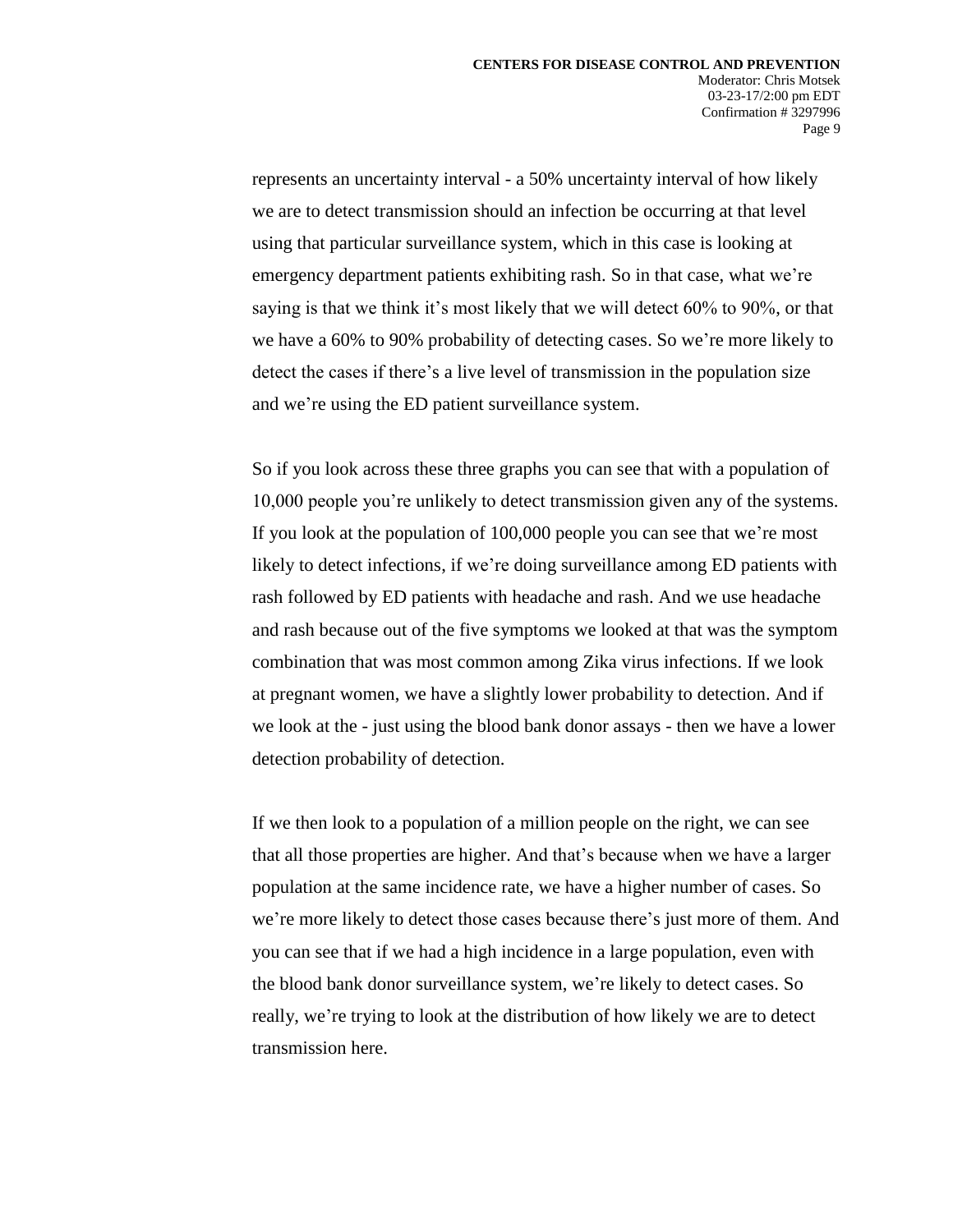Next slide. There's also other components of this. So on the left here is the number of tests that you would have to do per week. And remember that these are different tests. So for pregnant women is the ELISA, for blood bank donors it's the NAT assay, and for ED patients it's RT-PCR. So we can see that we have to do the most tests with - for the blood bank donors, followed by pregnancy - pregnant women, followed by ED patients with rash. And really, we have to do quite a lot less testing, If you're only testing ED patients that have headache and rash. And that's because a relatively low number of those present at emergency departments each week.

If we look to the second - oh yes - so all of these numbers are considering a population of 100,000. The ones on the far right, of which I'll get to in a minute, are not dependent on the population size, but a number of them are and all of those are just they just scale directly with a population. So if we had a million people, it would be ten times as many number of tests per week and ten times as many false positives per week. And we'll use that 100,000 for the rest of the slides moving forward.

So, this middle plot is the number of false positives. And so specificity is lower with the ELISA than the other assays. So, we get more false positives if we're only testing pregnant women. And of course that's important because among pregnant women, we were particularly concerned about infection, and that would require follow-up on those cases. So we want to avoid doing too many tests, and we also want to avoid false positives when we can.

The third component of the slide on the right is just showing the proportion of overall infections that are detected. So on the top is .05 on the y-axis. So that means that none of these systems would even detect 5% of all of the infections that occur. And that's because a lot of the infections are asymptomatic or mild, and people don't seek care, or that you're testing a relatively small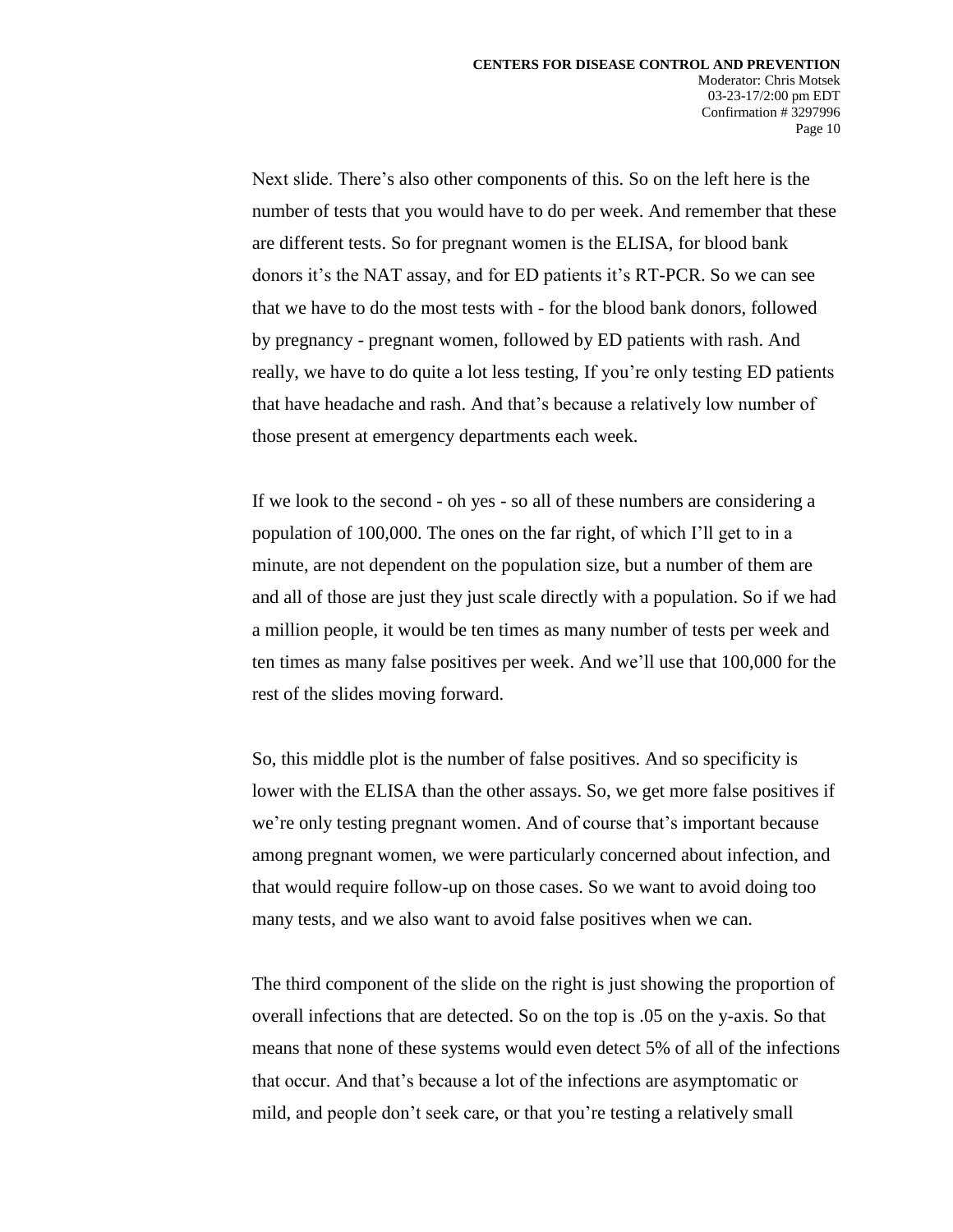proportion of the population in the case of the pregnant women and blood donors. So, it's important to sort of keep that in mind, in the background, that we're trying to maximize our probability of detection knowing that we're only going to be able to detect a small proportion of the infections that will actually occur.

Next slide. So what we saw especially looking at the - in terms of the ED patients - that we were doing less tests and we had the highest probability of detection. So we looked at all the different possible symptom combinations they're because we really want to balance symptoms that are uncommon in ED patients. So we want to limit the number of tests that are being done on people who might not be infected. But we also want to maximize the symptoms that are common among Zika virus infection, so that we can maintain a high probability of detection.

So as we look across here, we can see that some of the symptoms on their own are quite common. But when we start looking at the combination of symptoms which is expressed in a number of tests - so on top is a number of tests that you would need. So those are the number of people in a population of 100,000 who would likely be presenting at emergency departments each week with those symptoms that it quickly becomes very low, as you start combining symptoms. However when you get to the end where we have two or more symptoms, three or more symptoms, and rash plus any other symptom, we have a certain number of tests there. So we're back up around ten test per week in a population of 100,000.

And then we go down to the bottom side. When we're looking at the probability of detection, we can see that using just rash has the highest probability. But when we go down to those on the far right again with two or more symptoms, and three or more symptoms, or rash plus any other symptom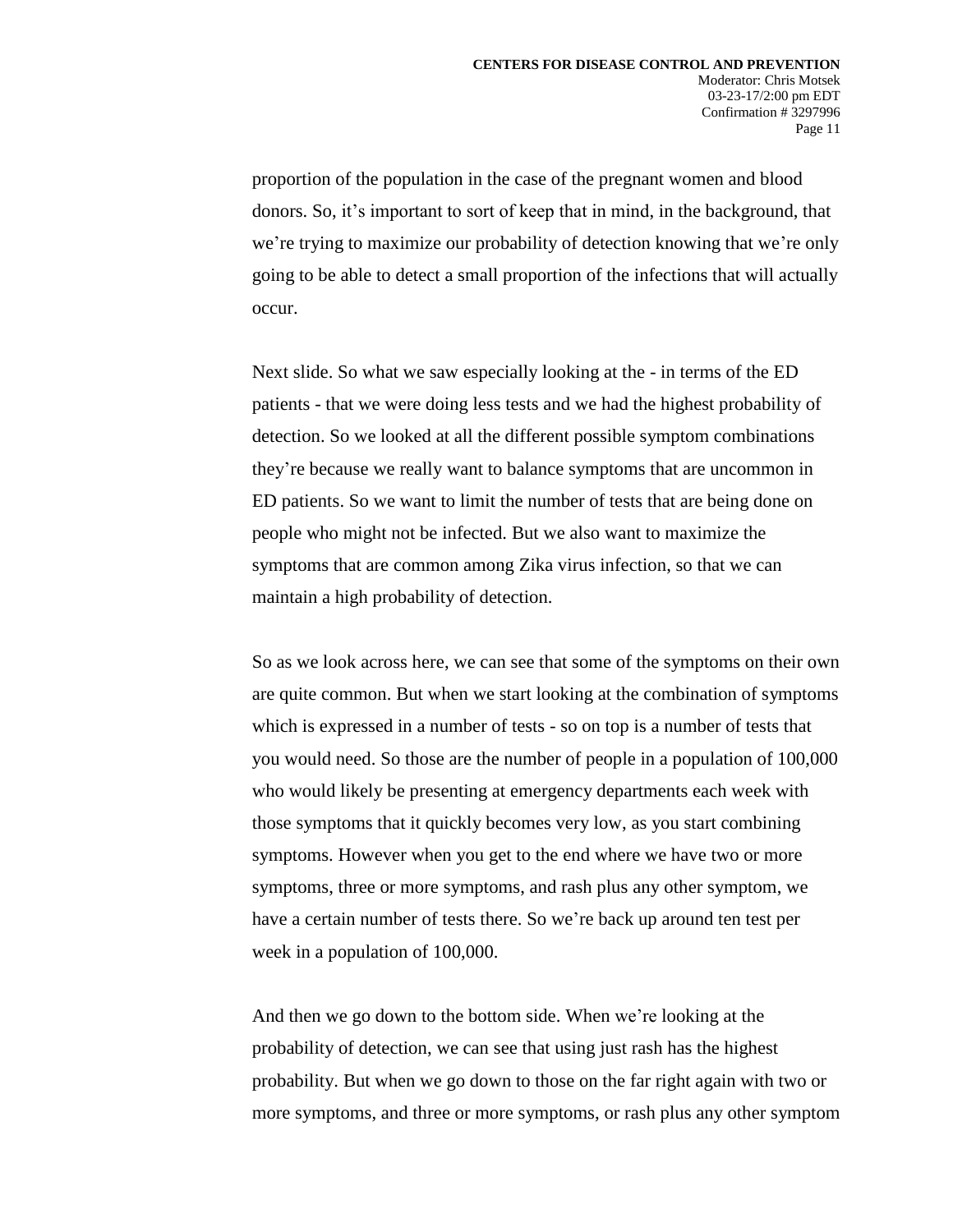which are akin to many of the case definitions that are currently being used, we maintain a relatively high probability of detection. So we don't lose a lot of probability of detection, but we drastically decrease the number of tests that need to be done.

Next slide. But here is just comparing those three case definitions with just using rash. And again, you can see that all the different incidences of infection looking in a population of 100,000 people. We have relatively comparable probabilities of detection with the three or more symptoms being slightly more restrictive and a slightly lower probability of detection than the more inclusive definitions.

If we look on the right we can see how that compares to the number of tests, which also then relates to the number of false positives, which is low with these assays anyways because were using RT-PCR. But you can see that by moving away from just rash to symptom definitions that or case definitions that include multiple symptoms, you can drastically reduce the number of tests that are needed.

Next slide. So there's limitations to the model, as I mentioned before. First, there's many variables. Each one of them has uncertain and also variability across jurisdictions. So we have and present a lot of those details today. We have all those details. And we're working on writing them up so that we can share them later. The analysis was also just limited to the surveillance strategies, though many other strategies are possible.

We've limited the syndromic surveillance to ED visits because that was the data that we were able to obtain. But there's certainly other places that you could try to capture syndromic illness. And then the cost of the analyzing these - implementing these systems - was not something that we specifically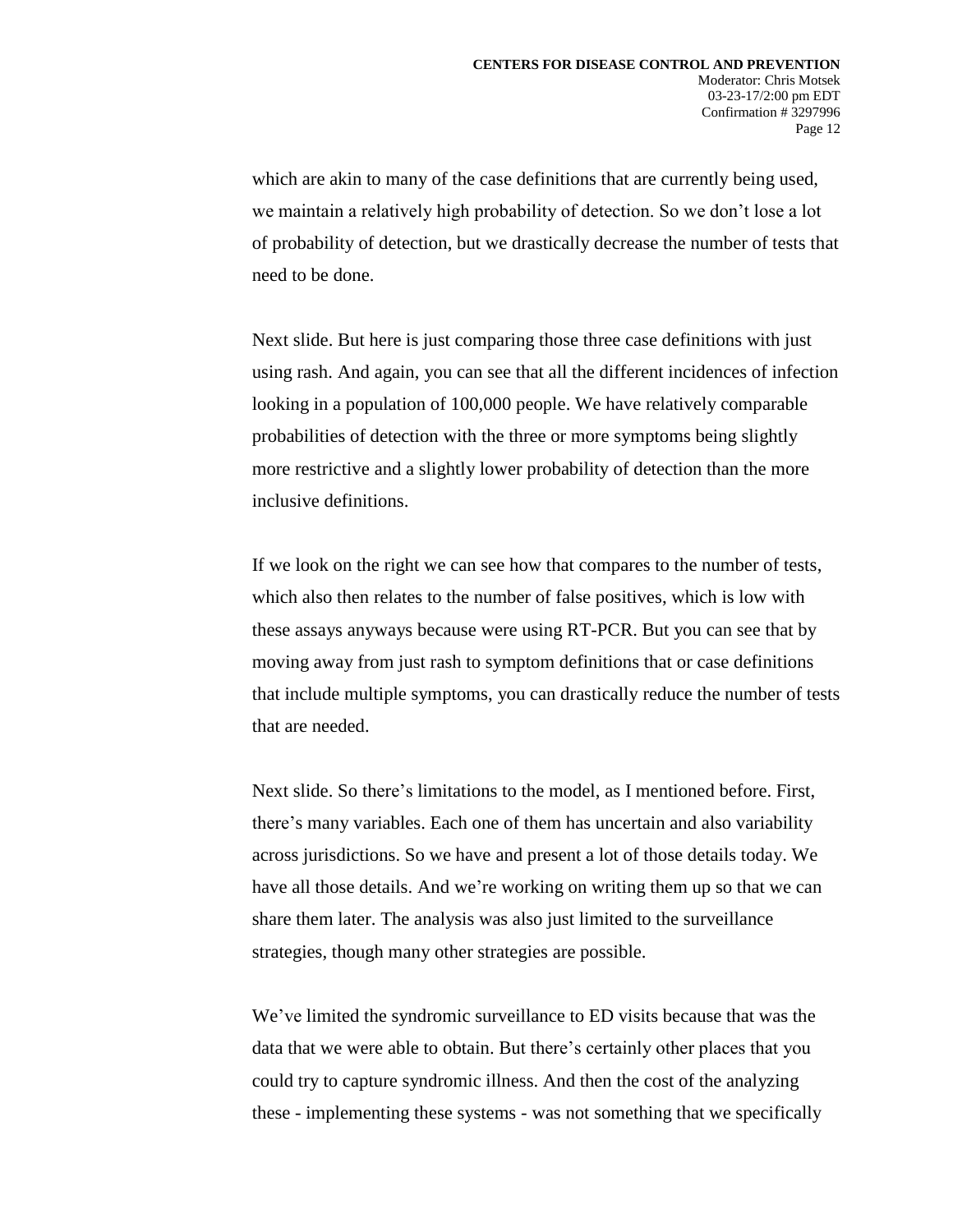analyzed here. And that's something that would likely vary by - substantially by jurisdiction depending on the infrastructure and other considerations that are in place there.

Next slide. So the conclusions for this are that the probability of detection for any surveillance strategy depends on the incidence of infection and the population size. So I think those things are important things to consider for the – from the beginning - when trying to decide what surveillance system will be most appropriate, and how likely you are to detect transmission when it's occurring.

Second, the expected proportion of the infection detected by any system is low. So we know that there's going to be a lot of infections that are not going to be detected by any of these systems. Third, assay specificity is important. So we want to avoid false positives that are going to – we're going to require follow-up. Fourth is that, testing ED patients with Zika symptoms is likely more effective than testing pregnant women or blood donors because we have a higher probability of detection, and we also have fewer false positive results.

And then among ED patients, case definitions are ideally capture symptoms that are common among Zika virus infections and uncommon among ED patients who are not necessarily Zika virus infected. So that when there's no Zika virus transmission, there's not a lot of testing being done on people who don't have Zika. Of course we need some of that testing in order to be able to detect it, should it occur. So it is really - balancing those trade-offs is key in terms of making case definitions and deciding on a surveillance strategy.

Okay next slide. So now I'm going to shift themes a bit here and just speak briefly about what we expect in terms of epidemiology in 2017 on kind of a broad scale. So next slide. There's three tiers, I think, to think about in terms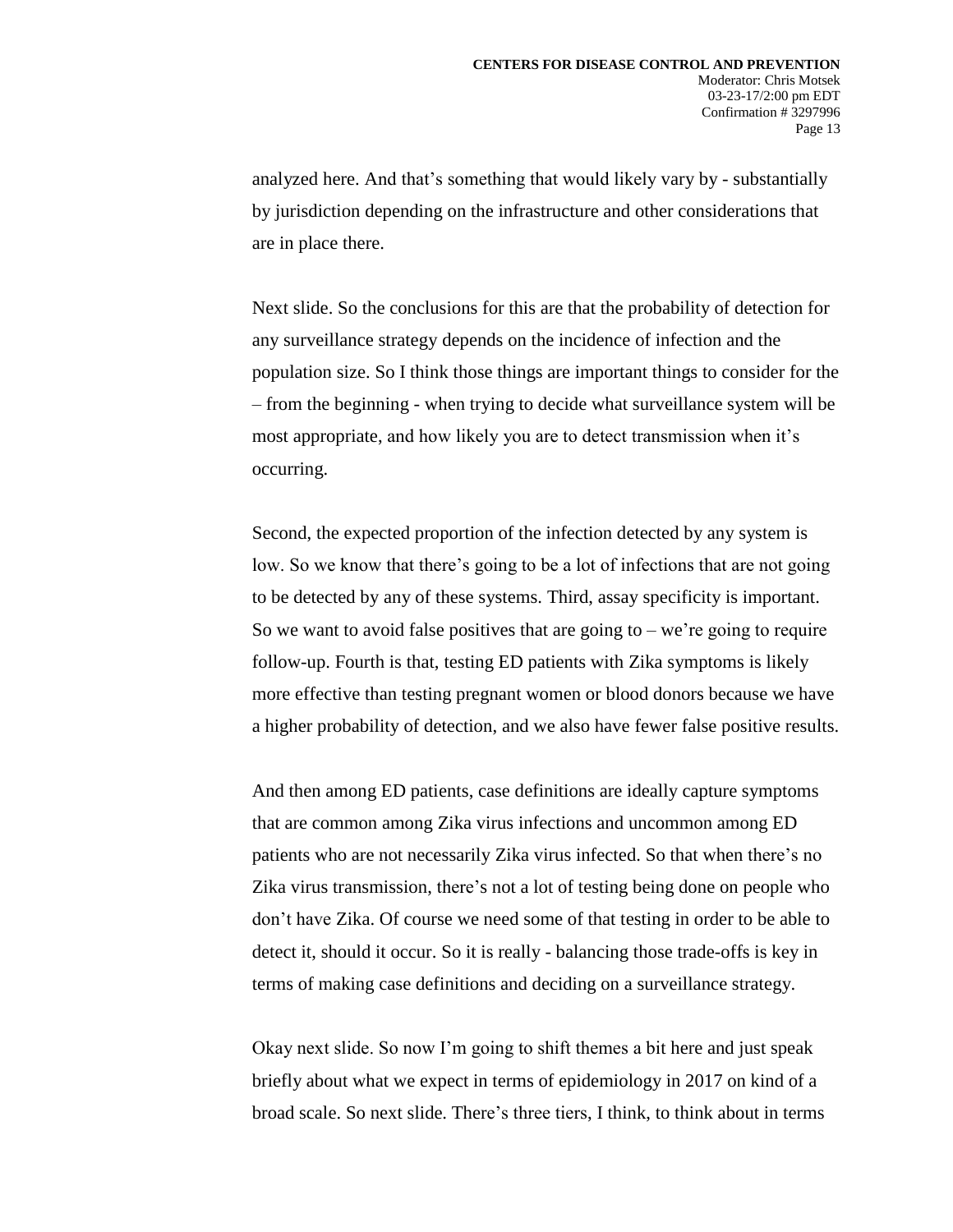of risk. One is what are the epidemics in the tropical areas? What's going to happen there? Are we going to have big epidemics in 2017 like what we saw in 2016?

Those of course pose risks to travelers, which can lead to infected travelers as we've seen many arrive in 2016. And then that can then lead to risk of local transmission in CONUS and Hawaii. So, I'm going to use some evidence from Zika, chikungunya, and dengue to talk briefly about each of those. And I'll just go one slide quickly on each of them, and then we can discuss more later as needed.

So the next slide please. So looking first at Puerto Rico and other tropical areas, the plot on the right here is specific estimates that we've made for Puerto Rico. So, we've used three different surveillance systems, one on suspect Zika cases, another on Guillain-Barré cases, and another using blood bank data to then estimate the total number of infections that are occurring. And this was the number of infections, not the number of symptomatic ill people seeking care but the total number of infections.

You can see that the estimates from each of these vary quite a bit both compared to each other and over time, and that there's quite a bit of uncertainty in them. But you can also see that there's agreement among them. So, we're fairly certain that a - I mean it's clear that a large outbreak occurred. And these - all of these estimates come together to suggest that 20% to 30% of all people in Puerto Rico were infected in 2016. Now I show this example for Puerto Rico in particular because we have done a lot of work here, and there is very solid surveillance data. Modeling estimates for other locations suggest that similarly large outbreaks have occurred. So many places have experienced large outbreaks over the past year and in some cases, in Brazil in particular, over the past two years.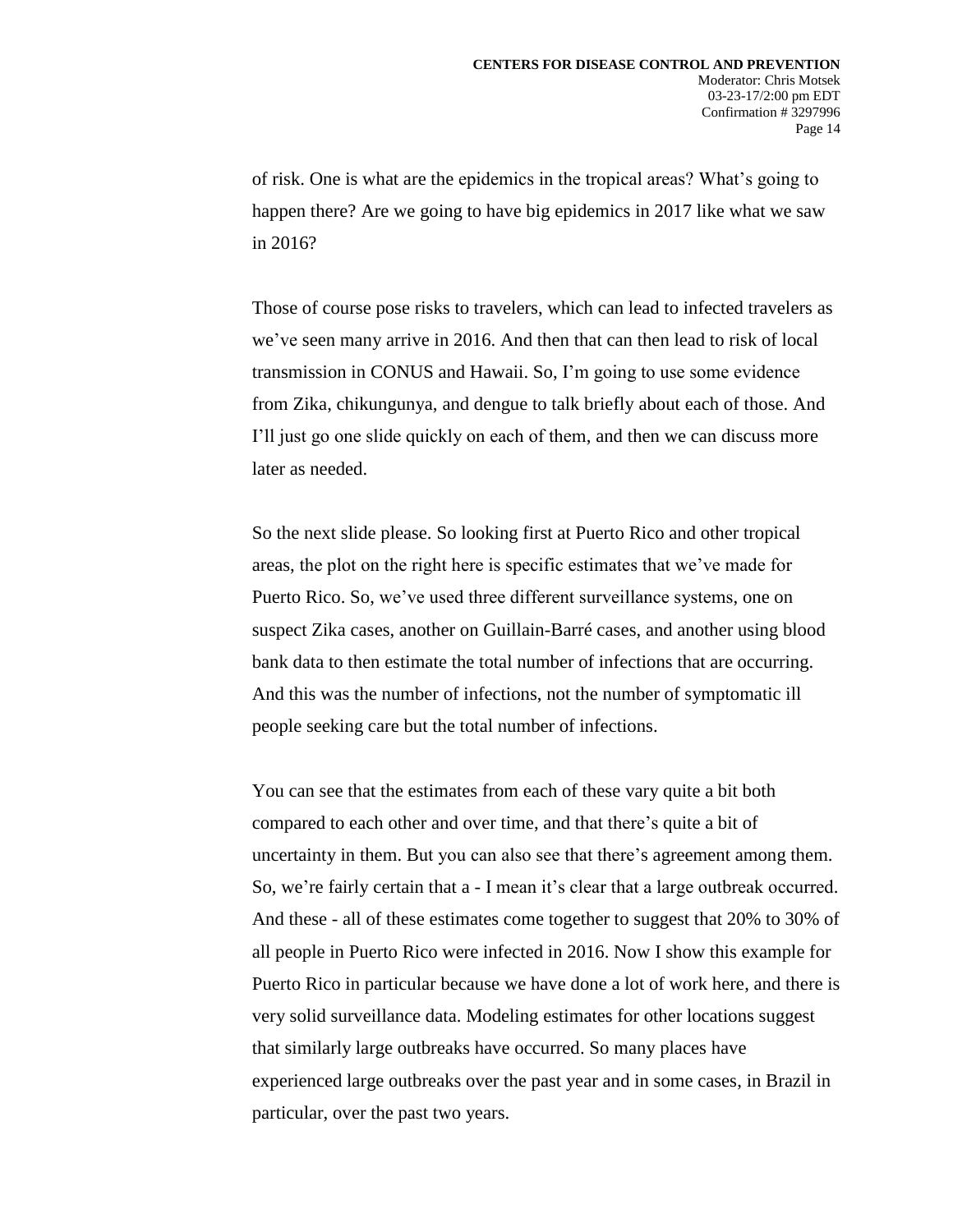Nonetheless, this level of exposure is not enough to engender herd immunity on a population level. So the fact that there has been these huge epidemics does not prevent future transmission from occurring. So we think that local transmission is likely to continue. And in fact, we see that for chikungunya. So we had the big epidemic of chikungunya in Puerto Rico - what three years ago now - and we are still seeing cases almost every week of chikungunya. That continues to happen, although it's not as common as it was in in that first year when the major epidemic happened.

So which gets to the next point is that another large epidemic is not likely. So, while we expect to continue seeing transmission in Puerto Rico and other areas is there, we're much less likely to have large epidemics in the near future because so much of the population is now immune. And that does reduce the transmission among other people. That also in turn means that large scare geographic spread is likely to be more restrictive than what we've seen in the past. So because there's less transmission in these areas, there's also less likely to be less exposure to travelers.

Next slide. And this is really looking at, sort of, what that might look like. So on the top on the right, we can see the number of imported cases of chikungunya in the United States over the last nine years. So you can see before the introduction - so introduction in the America happened in the end of 2013. And you could see that there were travelers - infected travelers arriving in every year before that but that's really when the spike happened. And the big epidemics happened in 2014 and then into 2015. And that's really when most of the infected travelers were arriving. Since then, they continue to arrive, but it's decreased substantially.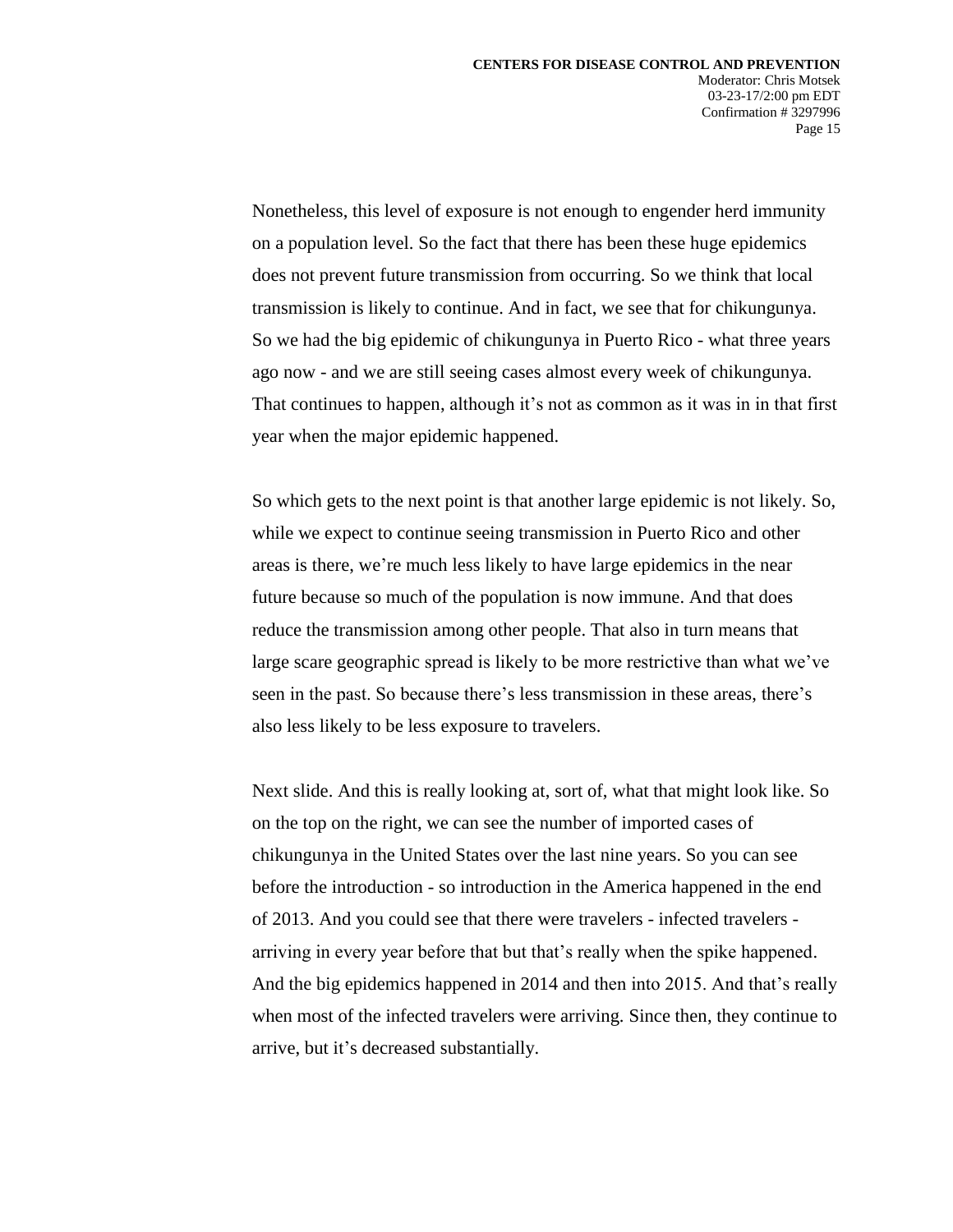Chikungunya has a lifelong immunity for most people, as we expect that Zika does. So we expect that this trend will be similar because there's been a decrease and a lot of people have already been infected. So now there'll be a decrease in transmission in these areas, which means less transmission to travelers and a fewer number of travelers arriving in the US infected with Zika. But we don't expect that to go away.

On the bottom, we can see that both chikungunya and Zika. And so the Zika data that Carolyn showed earlier is the same data and then we just superimpose chikungunya upon that - that we see seasonality among travelers. And that's because a lot of travelers are coming from the Caribbean, Mexico, and Central America, where the dengue transmission season really corresponds to the Northern Hemisphere summer into the late summer and early fall. So we expect this seasonality to also continue to be the case for Zika although cases can clearly happen in other times of the year - likely due to exposure in other locations.

Next slide. Lastly, what does that mean for our autochthonous transmission risk? So we can look at dengue, chikungunya, and Zika for this. For dengue, we had introductions over the years. So we've had, you know, travelassociated cases every year for quite some time now. And occasionally we see sporadic transmission. The plot here makes it look a little bit like this is increasing, but we really don't have strong evidence to support that. But the bulk of the cases at the end are due to the one outbreak in Hawaii that was relatively large.

With chikungunya, we saw in the first year - I think there was a total of 12 travel, 12 autochthonous cases reported in the US followed by one case in 2015. So again, there was increased risk in the first year and then probably decreased risk after that. But there's still risk of it occurring. With Zika we've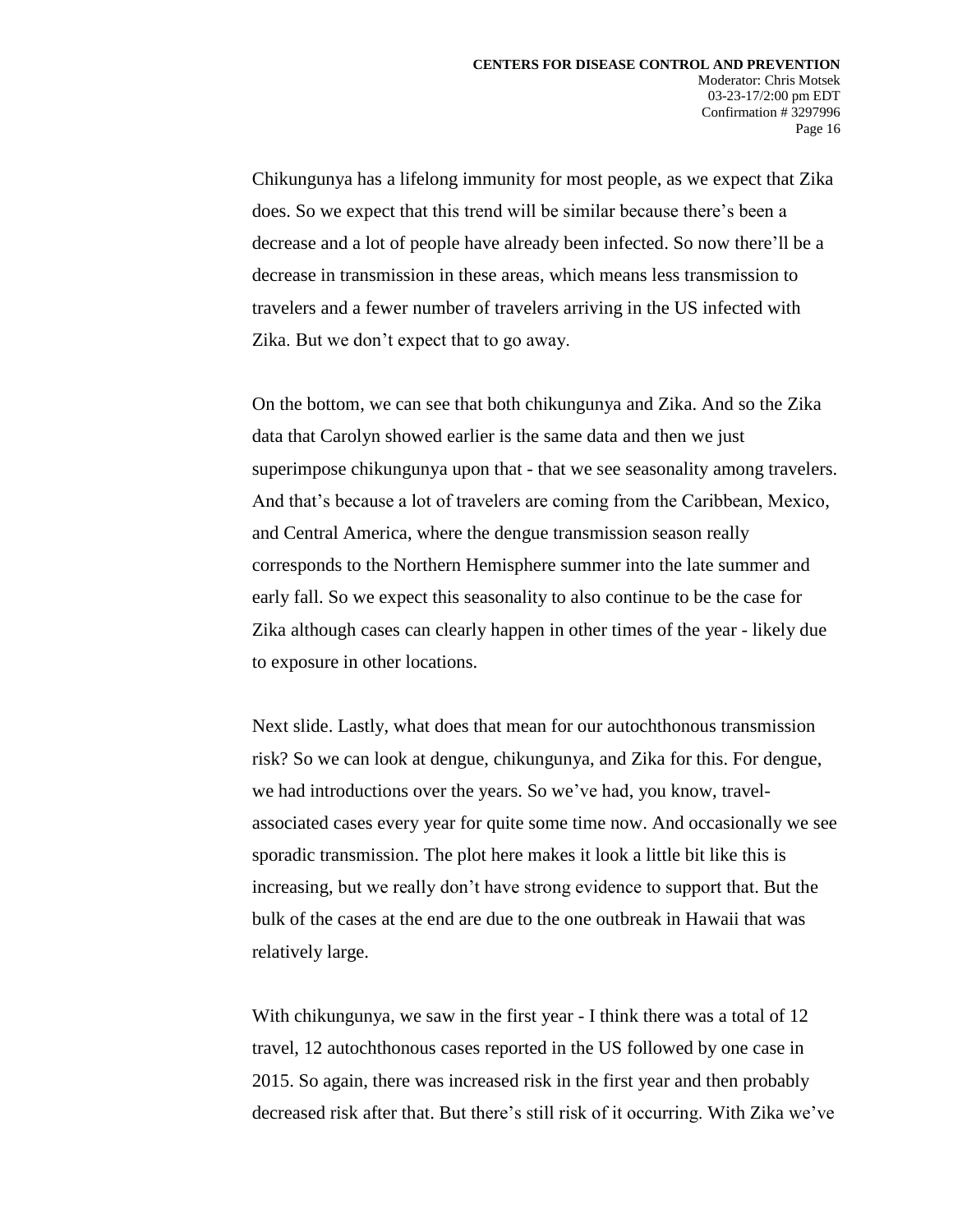already seen over 200 locally acquired cases in the US. And in terms of the relative numbers here, there's been a lot more effort in terms of increasing surveillance activities, which makes us think that detecting higher numbers of cases of Zika is likely, even if the risk is not substantially different from what we've seen with these other diseases.

So while this risk continues and continues to be associated with travelassociated travel - imported cases associated with travel - we expect that that risk of introduction is going to be going down. And that these local transmission events could continue to occur but will probably be less likely to occur as there are fewer introductions.

Next slide. So just to kind of summarize that if we looked at Puerto Rico and other dengue epidemic areas, there's herd immunity is growing but it's not likely high enough to prevent future transmission. So it's going to reduce future transmission but not eliminate it. For US travelers that means risk will continue, but it's likely going to decrease. And it will likely show seasonality as we've seen with chikungunya.

In the US states limited, local transmission could occur as we've seen before with both dengue and chicken now Zika, but it's likely to be sporadic and small clusters again as we've seen before. And we might also see more of it in terms of the that we're actually detecting more of it through surveillance as improved surveillance and testing is implemented across the US compared to what we had previously with dengue and chikungunya.

So the take-home message is that we don't expect Zika to be the same in 2017 as it was in 2016, but it is likely to continue to occur on all of these levels. That we will have more local transmission in endemic areas that will lead to infected travelers. And that may lead to small local outbreaks within the US.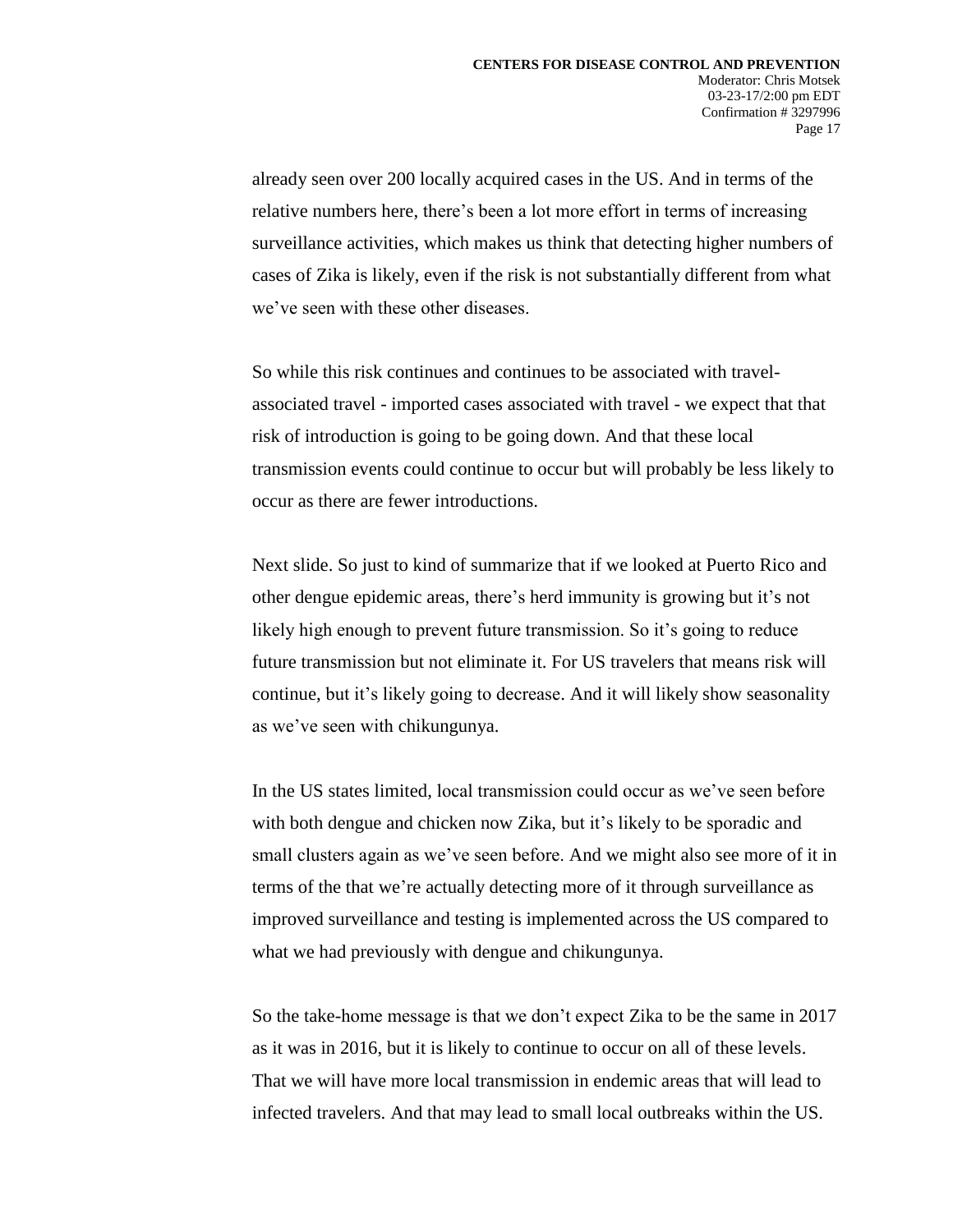So with this, I think, that's the end of our presentation there, and I will turn it back to the moderator.

Chris Motsek This is Chris. I just want to say thank you. Right now, what we would like to do, Holly, is get a question and answer session going with Dr. Gould, Michael and Stacey, if possible.

- Coordinator: Thank you. To ask a question unmute your phone press star followed by the number 1. And when prompted, record your name clearly so I may introduce you. To withdraw your question press star 2. Again, to ask a question press star 1. It will take a few moments for questions to come in. Please stand by. Our first question comes from Brad. Your line is open.
- Woman 1: (Unintelligible) me?
- Coordinator: Yes. Your line is open. Dr. Randy Culpepper your line is open.
- Randy Culpepper: Thank you so much. I have two questions regarding to better pinpoint where we should direct our communication efforts. Do you have data on the proportion of cases by ethnicity or race? And the second question is, do we have data on where our US travelers are primarily getting infected? Which countries they're traveling to? Thank you.
- Dr. Carolyn Gould: I don't. We don't have that offhand in terms of the cases by ethnicity. I would have to check and see if - what level of demographic data we're getting in ArboNET to be able to answer that question. So that's something we can look into. So that would be dependent upon what the states are entering into ArboNET. And then, as far as the travel associated cases, we have looked at that. And there was data published in a previous MMWR, of - about the most frequent areas that travelers coming back with Zika virus disease went to. But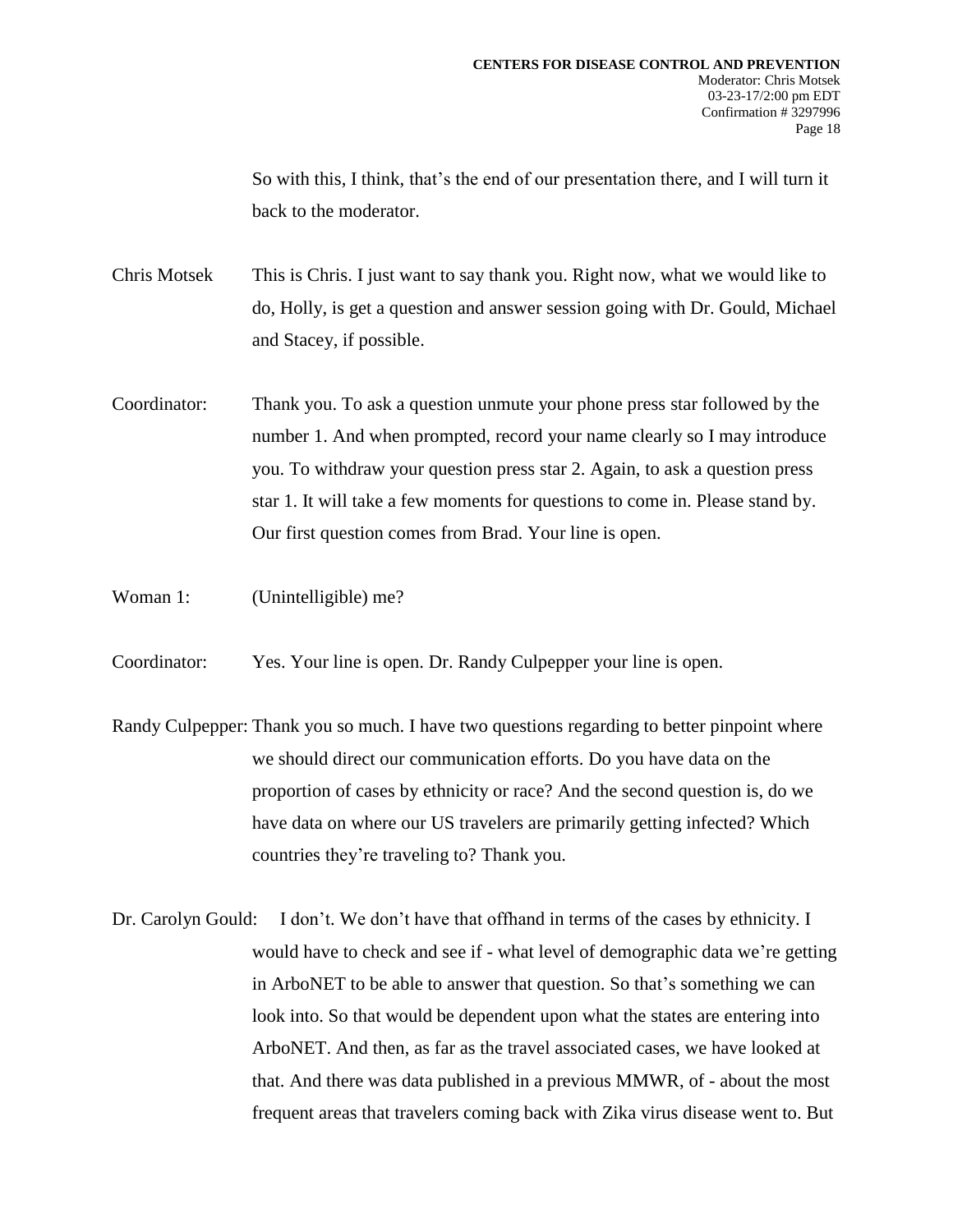in general, the highest number of travel associated cases we have, have come from the Caribbean, followed by Central and South America, I believe. But that's other data. Again it's – there is an MMWR that sort of laid out the regions for travel associated cases.

Randy Culpepper: Thank you very much.

- Coordinator: Our next question comes from Mr. (Drocheck) with the South Carolina Department of Health. Your line is open.
- (Drocheck): Thanks for taking my question. With regards to the section on the modeling and surveillance strategies, I appreciate the information regarding laboratory testing to detect Zika transmission. One of the criteria that is often used along with some presentations is travel history. Did you – have you looked at that in the model to see how it increases or decreases the false positive rates or such because, I think, when you look at just laboratory testing in the population that's only in my opinion - that's just part of the picture?
- Michael Johansson: Yes. So we were. The modeling exercise was specifically to look at people who didn't necessarily have a travel history. So we're looking for local transmission in the absence of other information that would lead you to believe that it's travel associated. So there is guidance for testing among travelers already that I think would capture those people. So we weren't as concerned about that component with this model. This is more about how to detect cases among people who have not necessarily been traveling.

(Drocheck): Thanks.

Coordinator: Our next question comes from James Watt with the California Department of Public Health. Your line is open.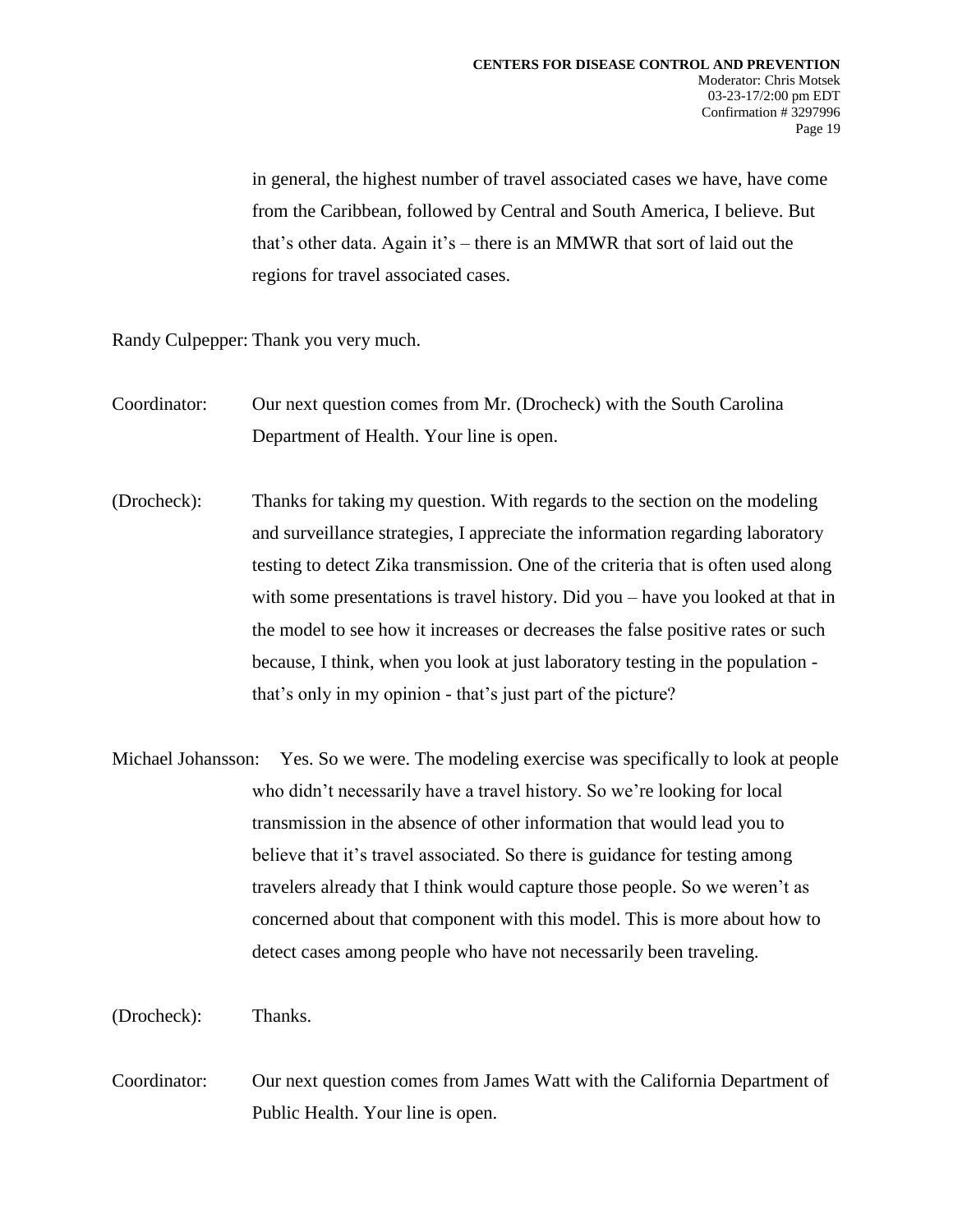James Watt: Thank you very much. I have a question of - about your projections for disease incidence in the US-Mexico border region. In California, most of our travel-associated cases have traveled to Mexico. And it's our understanding that in Mexico, disease last year was initially higher in southern states and then kind of moved north later in the season. And I'm just wondering what we might expect along the border based on your modeling given that disease levels were relatively low in northern Mexico in 2016?

Michael Johansson: So I think it's a great question, and I'm not going to have a satisfactory answer for you. I think the, you know, what you've said - I haven't looked specifically at Mexico in terms of any detailed modeling. What you said in general about the epidemiology is correct in terms of what the data has shown us.

> I think it's - and it's quite likely that there's been a lot of - a lot more transmission in different parts of Mexico than what we can necessarily read out of the surveillance data. And, I think exactly when outbreaks are happening in different populations can certainly vary, and I don't think we have a particularly good read on that, I think. As in all other places that once epidemics - well at least in like the dengue endemic areas where we know that there's been substantial dengue transmission in the past which is not all of Mexico but many parts of Mexico - we'd expect that once cases are reported there that big outbreaks are happening whether or not we have like full reports of all the data there. And then after those big outbreaks occur, we'd expect transmission to go down as well as the risk among travelers. I hope that at least helps sort of orient the answer even though I don't have a particularly clear one.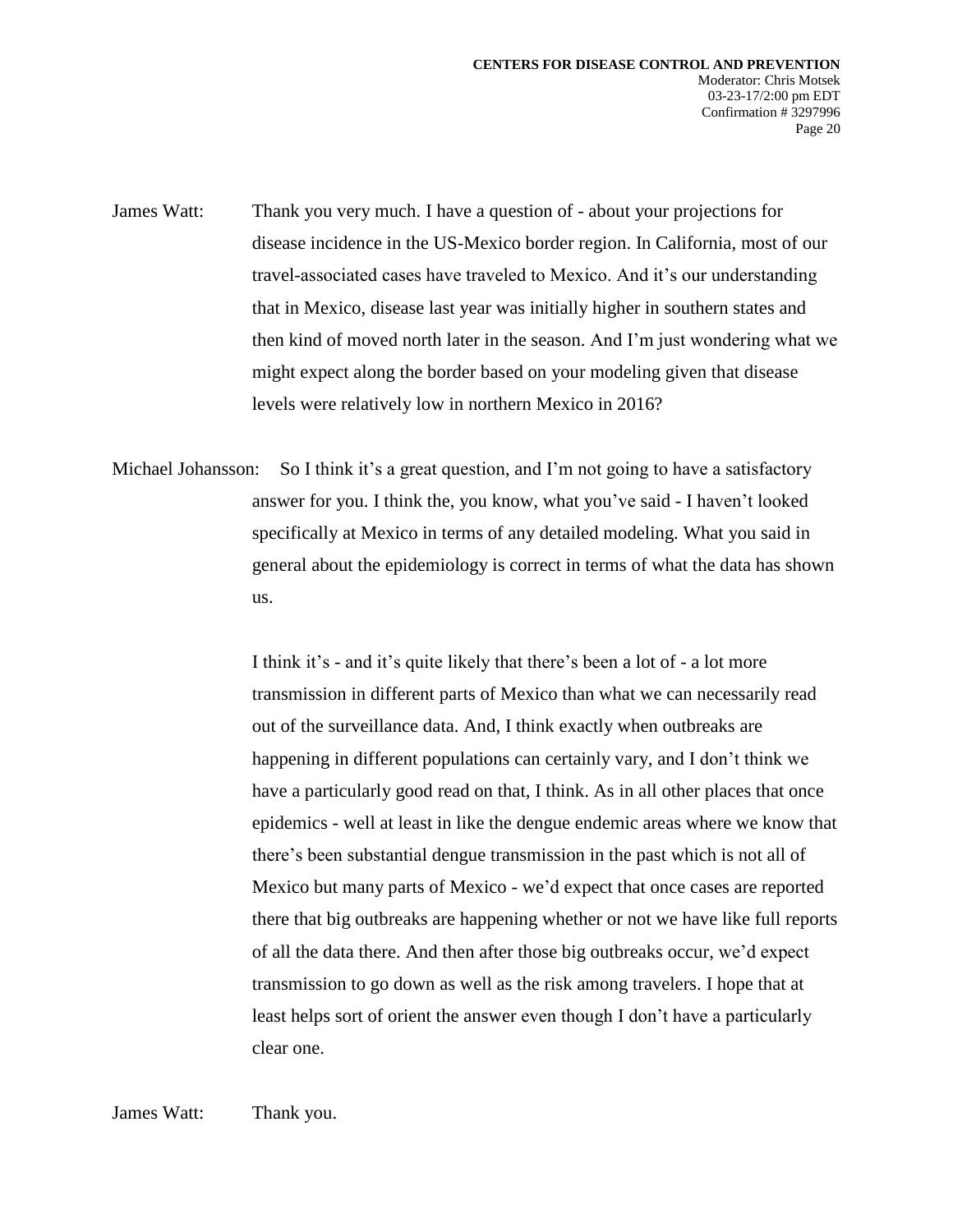Coordinator: Our next question comes from Mark Durand with the Pacific Island Health Officers' Association. Your line is open.

Mark Durand: Yes thank you. I have two questions. First of all, I'm wondering if there's any new information on the duration of IgM positivity for Zika virus? It's number one. Number two, the modeling presented today looks like in smaller populations the chance of detecting active transmission is a lot lower than we would like. And I'm wondering how that would affect. Usually we used two or three incubation periods during active surveillance with no new cases to sort of be our benchmark for declaring an end to transmission. I'm wondering if there are any specific guidelines that may be coming out for Zika for smaller populations? Thank you.

Dr. Carolyn Gould: Yes. We don't -- this is Carolyn -- not a lot of new data on duration of IgM positivity. It's obviously a question of great interest. There have been reports of cases, you know, that have had long, you know, up to seven months of IgM positivity for Zika virus. So but, you know, after three months, it does tend to wane in some people. And so that's why the guidance still recommends to - for the testing to be performed within 12 weeks of symptom onset because having a negative test after the time period wouldn't necessarily rule out infection.

> And I think that that's a question we can also direct to the lab task force. As far as guidance for end of transmission - so you're right. It's, you know, unique situations where you have small populations, like I've referenced the America Samoa situation before, you know, relatively stable population with likely high population and immunity following widespread Zika virus transmission. There is a potential for interruption of transmission. And we've used, you know, as you referenced, three mosquito incubation periods as sort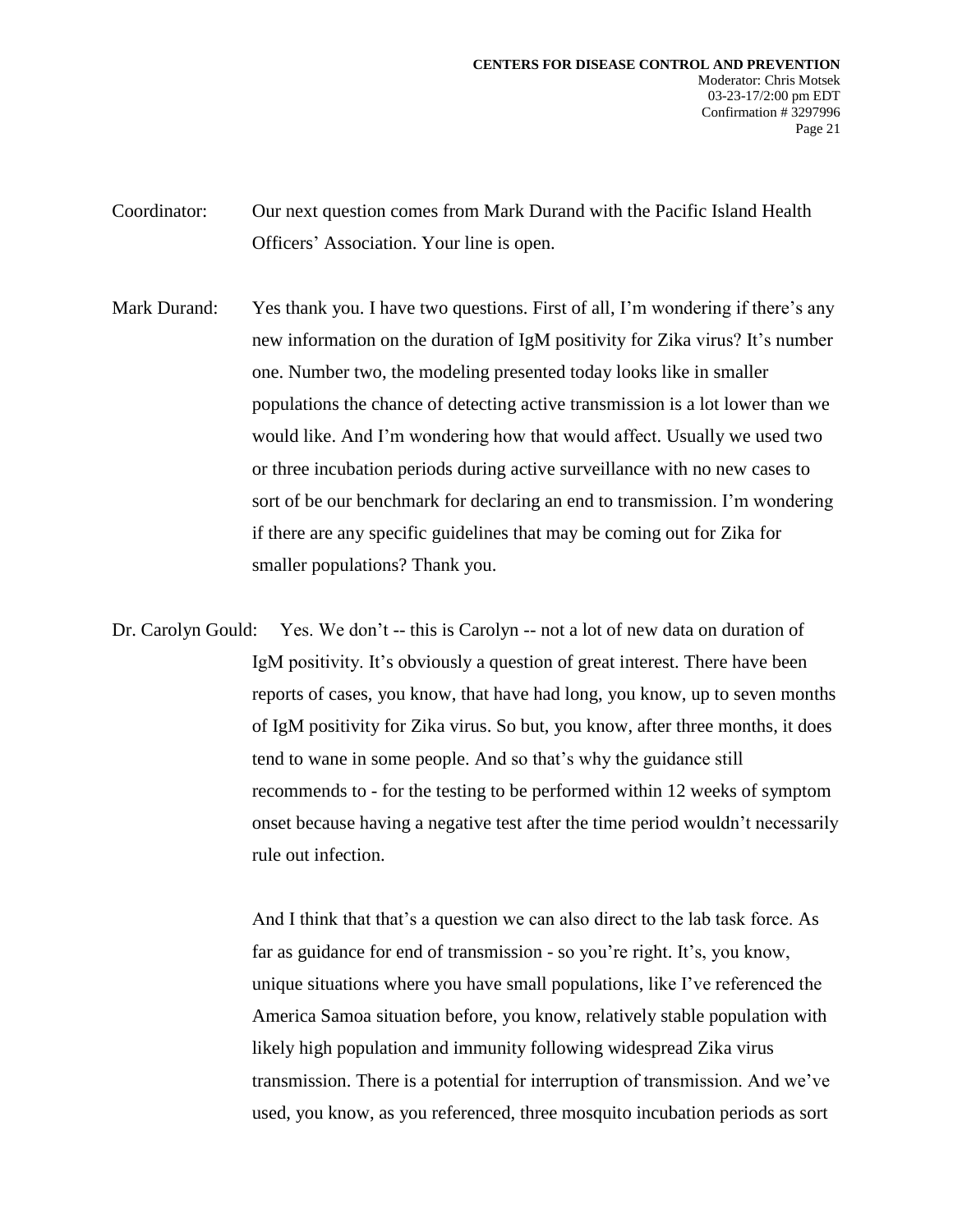of a conservative window - with no new cases - to indicate interruption of transmission as long as there is, you know, a good enhanced surveillance system occurring so that, you know, cases that are symptomatic are being tested.

So that is a unique situation to certain areas that have very small populations. I think in other areas where the population isn't so stable, and there's a larger population as Michael showed with Puerto Rico where 20% to 30% of the population was likely infected, we're - you know - the potential for interruption hasn't happened yet. So it's likely that those areas will continue to see cases but maybe not to the degree that we saw this past season.

Michael Johansson: Maybe I'll just add briefly to that - that in the case of local transmission and the enhanced surveillance activities that are happening, there's also enhanced awareness. And I think there's, you know, an opportunity to capture a larger percent of the symptomatic individuals that are there, so that you would have a better opportunity of capturing cases should they be occurring. And you're also looking over an extended period of time. so the numbers that I presented were a weekly probability of detection given a weekly infection rate. And if you had sustained transmission over multiple weeks, your probabilities increase because you're continuing to do surveillance, and you'll then have a chance of detecting it.

- Mark Durand: Okay thanks. No specific guidance. But just sort of bear in mind that it may take more weeks of active surveillance to be sure there's no transmission in smaller populations.
- Michael Johansson: Yes. So in the absence of known transmission, it's been like an ongoing challenge to detect transmission, should it occur. But in the presence of known transmission then that's when the other like the three-week guideline comes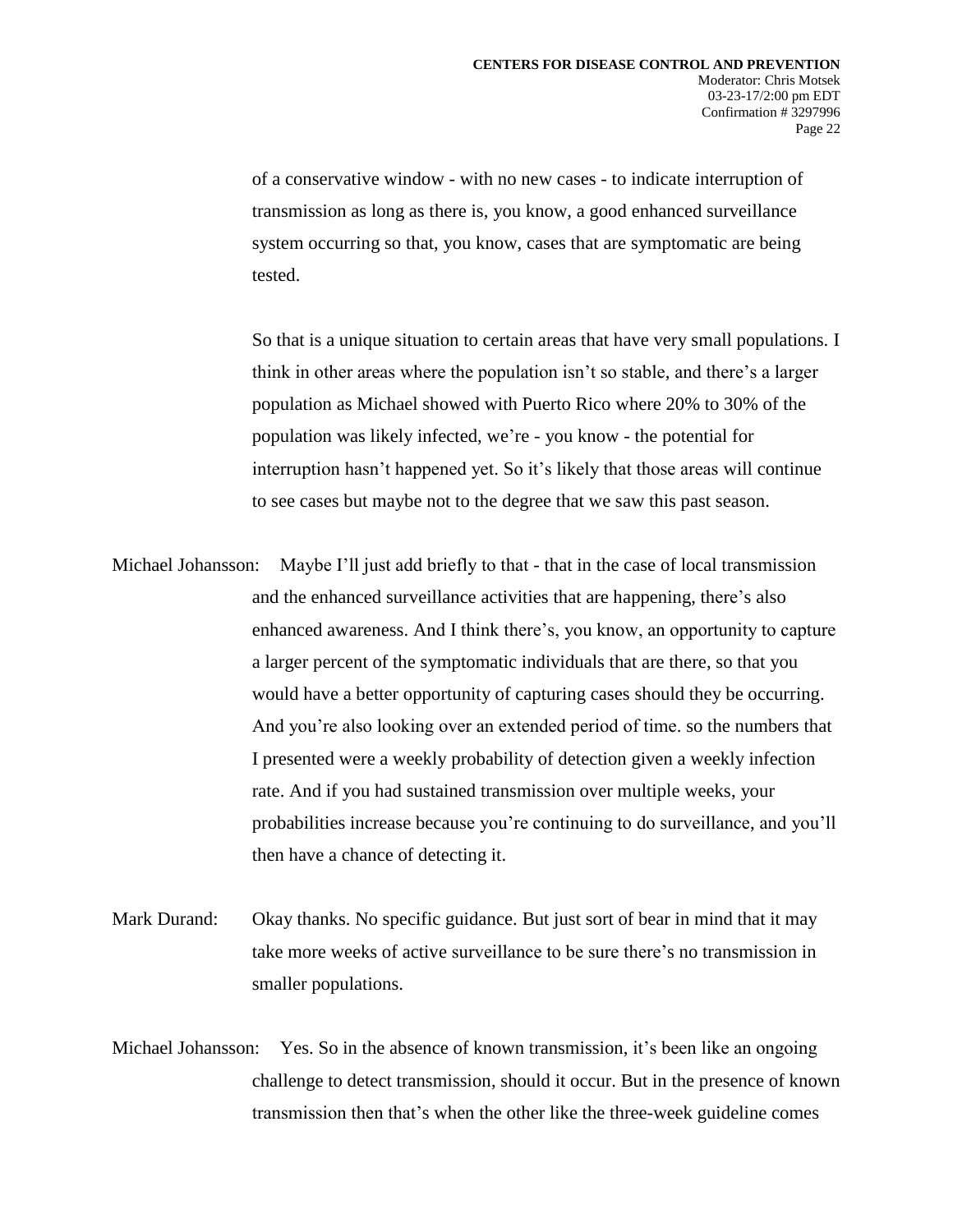into play, and enhanced surveillance activities are usually undertaken as well. So that kind of changes that equation a bit.

- Mark Durand: Okay, thanks.
- Coordinator: Our next question comes from (Allison Romano). Go ahead, your line is open.
- (Allison Romano): Yes, thank you. I wanted to thank you all for going over all of this information, and I had a question. Regarding your rigorous detection strategies, I just wanted to be clear that even with those strategies outlined that they would probably only reveal 5% or less of the cases? I wanted to confirm that. And then also to ask if you had any idea of the 5100 cases that we are seeing here in the US - do you have any idea what percentage that may be of the total cases that might be out there based upon your estimation given some of the other data that you've revealed?
- Michael Johansson: Yes. So I'll address the second one first. I don't think we have a good number on that. There's clearly, you know, different degrees of surveillance happening among travelers in different locations, and we don't have a good sense of what that means relative to the overall infection rate. So we haven't tried to make estimates of that.

And on your first point, the probability of detecting and its infections being less than 5% is - that is the right interpretation. If you, you know, I'm just saying this to be specific that, you know, sometimes we call a case symptomatic infection, but in this case, we're looking at all infections. So out of all of the people - symptomatic, asymptomatic, mild symptoms, more pronounced symptoms - where we're detecting less than 5% of all those infections. And that less than 5% is, in part, because with pregnant women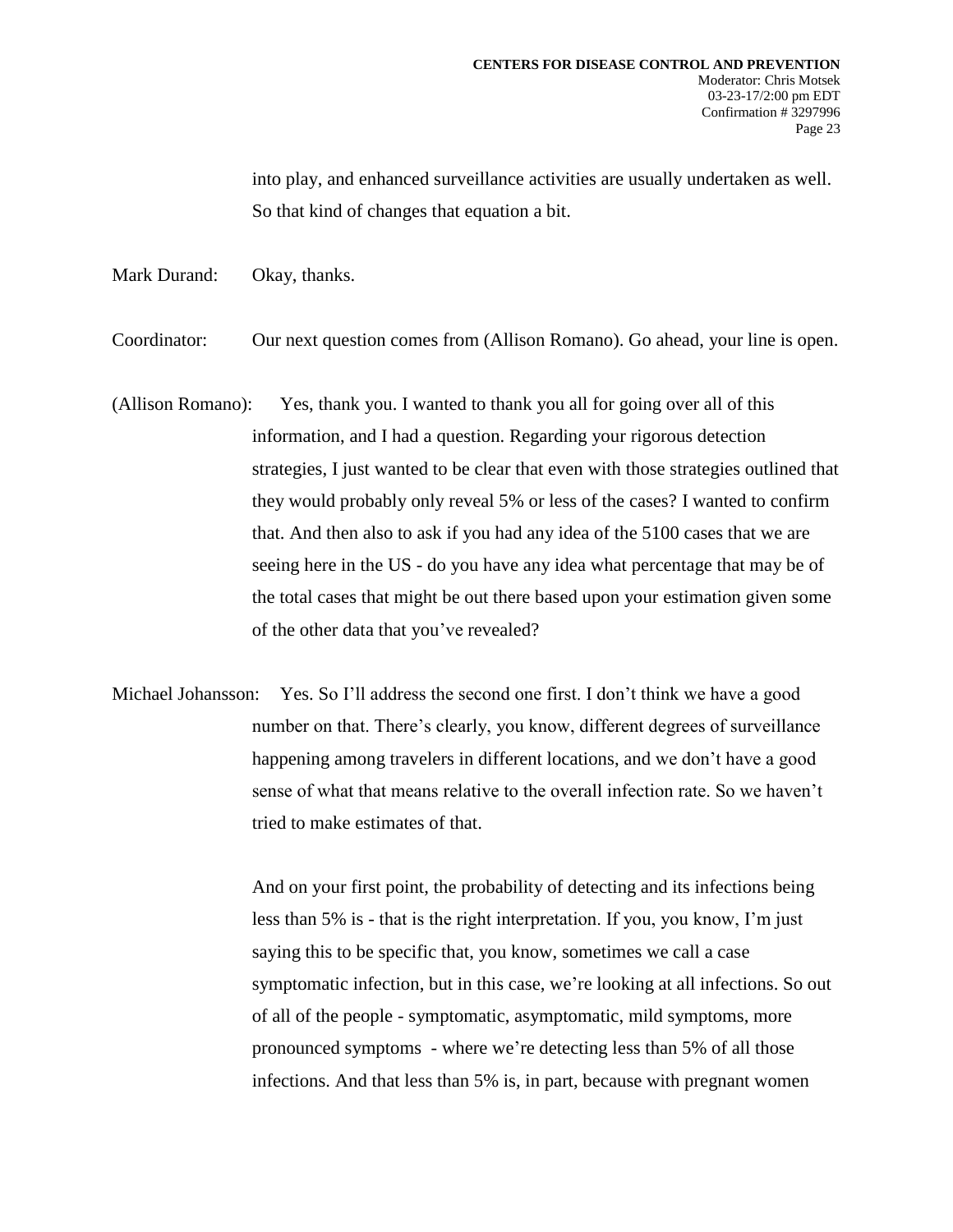and blood donors we're only sampling a part of the population. So the best we can do is detect all infections among those people.

And in that case, we are looking that includes asymptomatic people or mild people because they would get tested in that case. And then when we're looking at ED patients or symptomatic people that by nature limited to people who are symptomatic and seeking care. And then in our case, we use seeking care in an emergency department, but you could use seeking care in any facility and probably increase that percentage to some degree. But it's still only going to be capturing a small fraction of the cases that actually - of the infections - that actually occur.

(Allison Romano): Got you. Thank you very much.

Coordinator: I show no additional questions at this time. But if you would like to ask a question, unmute your phone, press star followed by the number 1 and record your name clearly, so I may introduce you. Again, to ask a question it is star 1. Again, one moment please for incoming questions. Our next question comes from Katherine Feldman. Go ahead. Your line is open.

- Katherine Feldman: Yes hi, its Katherine Feldman in Maryland. In light of the projections that you presented, is there going to be any revised guidance specifically regarding the vector control guidance? Thanks.
- Dr. Carolyn Gould: So not based on any of the data that has been presented here, as far as we know. But that would be a question for the Vector Issues Task Force. So we can pass that to them.

Katherine Feldman: That's great. Thanks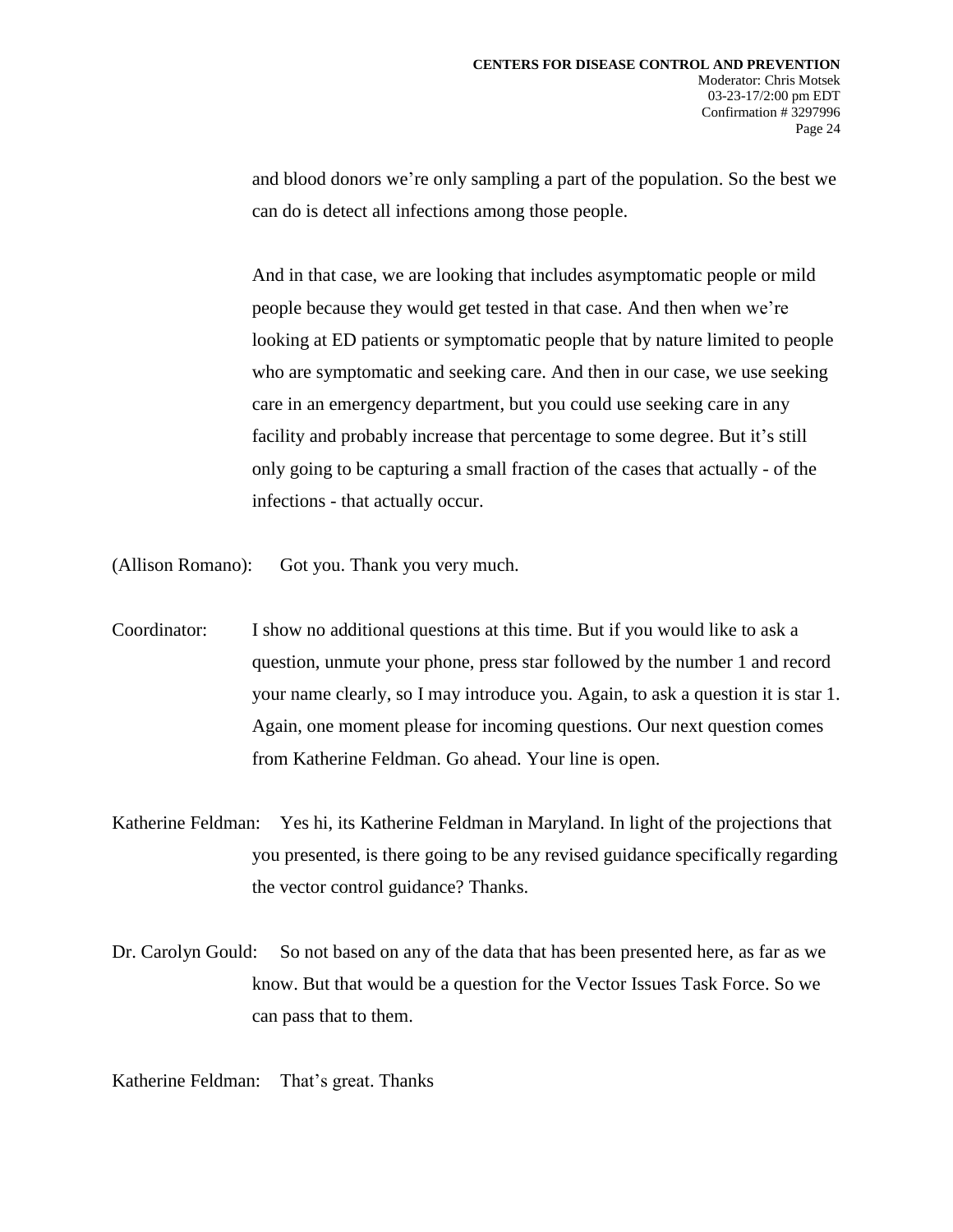Dr. Carolyn Gould: Thanks.

Woman 2: We should add though that we are using the data that was presented to revise the CONUS plan, and we're the final stages of doing that. I suspect that that will be available probably in the next week or so, and expect a presentation of that at a future date.

Katherine Feldman: And does that CONUS plan - it's Katherine in Maryland again - does that CONUS plan include the vector?

Woman 2: It – briefly - it's not a vector plan, though - it's primarily epi response.

Katherine Feldman: Okay. And so, since I have the line still -Katherine here - I'll just again something I've been speaking to some of you folks about; recognizing that the risk and certainly looking at historical evidence - looks like the risk of local transmission varies across CONUS, so that Florida and Texas are not the same as Maryland. And if there's any way to have like a tiered approach to vector control or if that's indicated given the historic data and projections? Thank you.

Woman 2: We'll make sure that the vector team gets that comment.

Coordinator: Our next question comes from Mr. Bailey with the Florida Department of Health. Go ahead your line is open.

Danielle Stanek: Yes this is Danielle Stanek. Can you hear me? Hello.

Coordinator: Yes. Your line is open.

Dr. Carolyn Gould: I can hardly hear you, Danielle.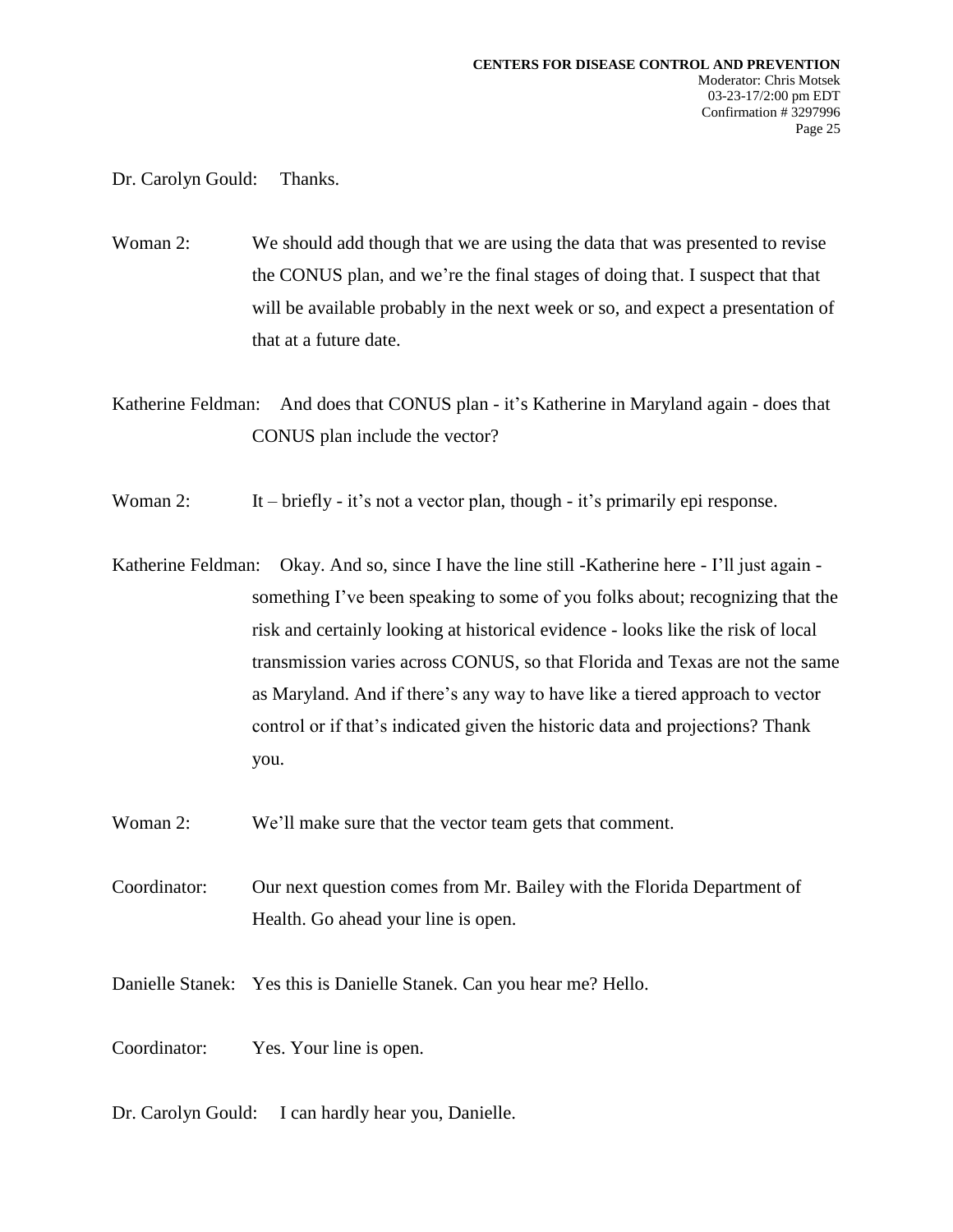Danielle Stanek: Can you hear me now?

- Woman 2: Somewhat, go ahead.
- Danielle Stanek: Okay. The question I have is, what duration for Dr. Johannson's modeling what was the duration of time that the tests were assumed to be positive for, particularly for the NAT and the PCR? We had an imported case that was confirmed PCR-positive, and they were picked up on the NAT more than 60 days after the original – with the original illness in the sample. And that was confirmed initially at our labs and then the NAT was run two - more than two months later and was positive. And on the PCR was this run with the urine serum combo for the model as well? That's my other question.
- Michael Johansson: Yes. So there's clearly uncertainty and a high degree of variability around these. So we really looked at what might happen on average because that's sort of more important than what happens in extreme cases, in terms of detection. So that said, for the - for IgM detection among pregnant women, which we don't have great data on. We went with a range of two to four months that it would be detectable.

For the NAAT assay, we assumed it would be detectable within two weeks. And there was some variability around that too - which I don't have off the top of my head in terms of uncertainty - that we incorporated. And, that again, that's- a mean - so we know that some will be detectable longer and some are likely detectable shorter amounts of time. And then for the PCR, we just – we assumed that it was going to be detectable because we were capturing symptomatic patients. So we assume that, you know, they're presenting at the same week of onset, and they're likely to be PCR positive at that point.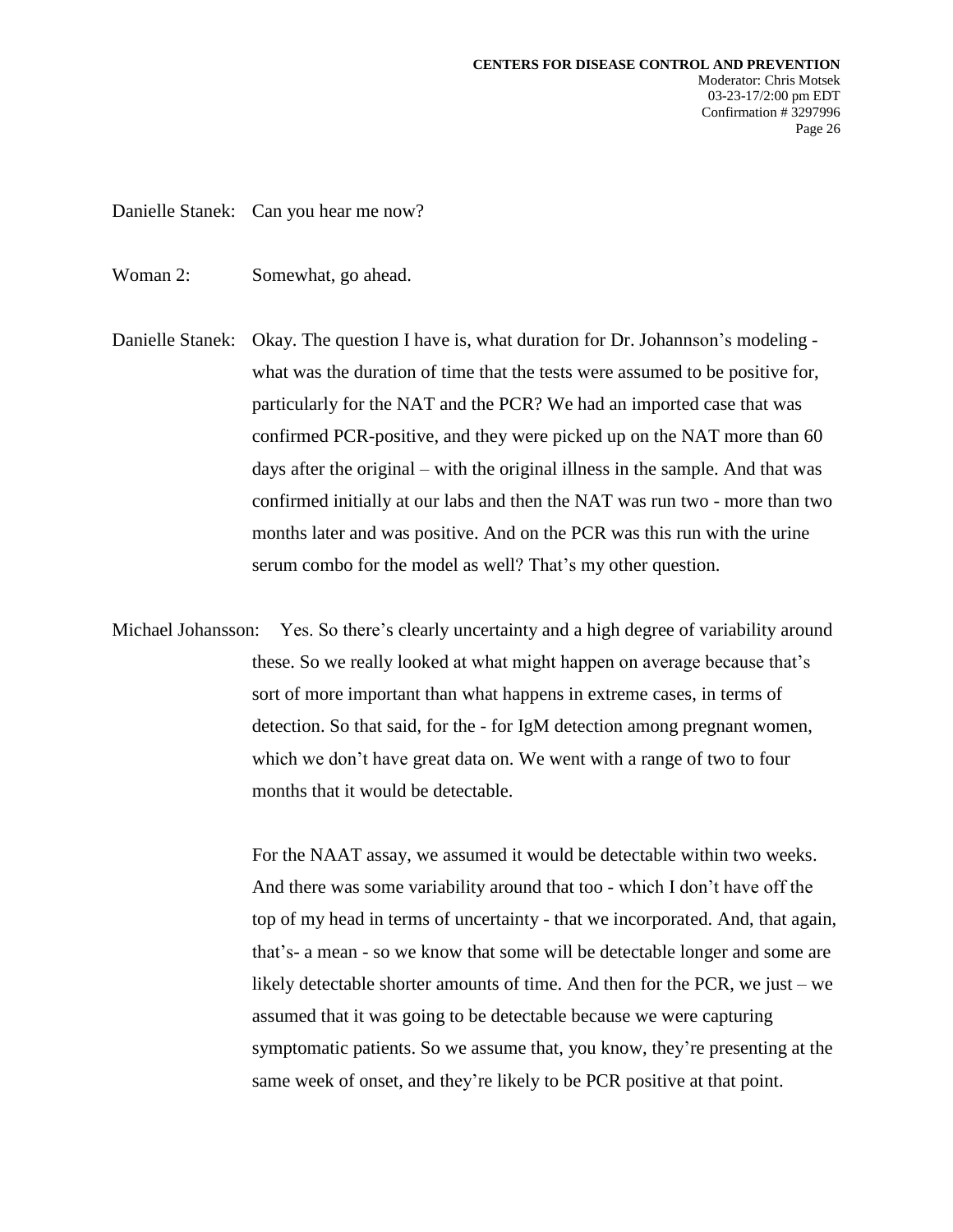Danielle Stanek: And that was serum or serum and urine?

Michael Johansson: Serum. So yes, so serum for pregnant women.

Danielle Stanek: Okay…

Michael Johansson: And then…

- Danielle Stanek: …because we have about a 40 60% positives on serum compared to if you looked at 100% of the positive urine.
- Michael Johansson: Yes. So I guess we didn't look at urine specifically because I think most of the PCR has been done on serum. We did incorporate limited assay sensitivity as well. So that there is, you know, it's not that everyone's necessarily PCR- positive. It's that they're likely viremic at that time and could be detected by PCR, but there's also limits to the assay.
- Danielle Stanek: Thanks.
- Coordinator: Our next question comes from (Sherry Jin) with Parish County. Go ahead, your line is open.
- (Sherry Jin): Yes. My question is on slide number 7. And this notation says number 7 of the cases are live confirmed. So my question is, how do you determine the case for the rest or 77% - just by clinical or by age link? Because, you know, Zika - the symptoms of Zika are very similar to dengue, to West Nile, and chikungunya. So, and that - like in Puerto Rico, in Honduras (unintelligible) in those countries, they have all the disease together. So how do you determine this is Zika - not other disease?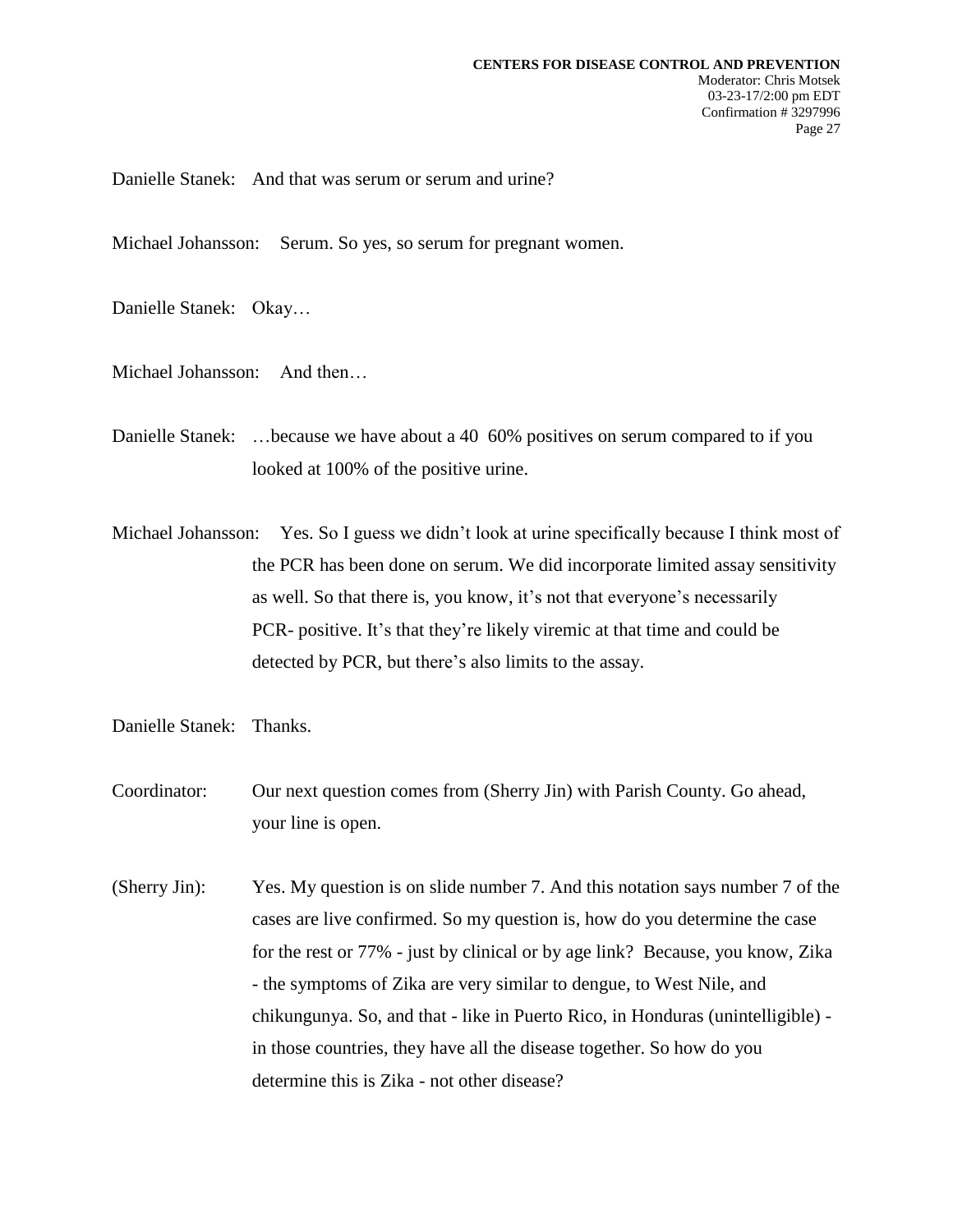Dr. Carolyn Gould: Yes. That's, Carolyn, that's a really good question. I think these are data that PAHO collects from the various countries. And, you know, there's varying degrees of laboratory testing depending on the area. And so that's why that sort of caveat was put in there because there are a large number of suspected cases that are included in these numbers, based on what's reported by the countries to PAHO. So it is a limitation of this data for sure.

- (Sherry Jin): Okay. Okay, thank you.
- Dr. Carolyn Gould: Thanks.
- Michael Johansson: It's also maybe. I'll just quickly that it's a limitation of assays in some cases too because in a lot of these locations where dengue is endemic, the IgM test that would often be used are not necessarily as useful in terms of picking up cases. So there's limits in what they can detect in that way too.
- (Sherry Jin): Okay.
- Dr. Carolyn Gould: And add the variability and case definitions that are used as well across the various countries.
- (Sherry Jin): Thank you.
- Coordinator: Our next question is from (Kim Porter) with Field Services Branch. Your line is open.
- (Kim Porter): Hi. Thanks very much. I actually have two quick questions, if time allows. One is, do all the viremic blood donors that you reported have travel history? And then also, do you have some new, any updated data on the role of sexual transmission in these outbreaks? Thanks.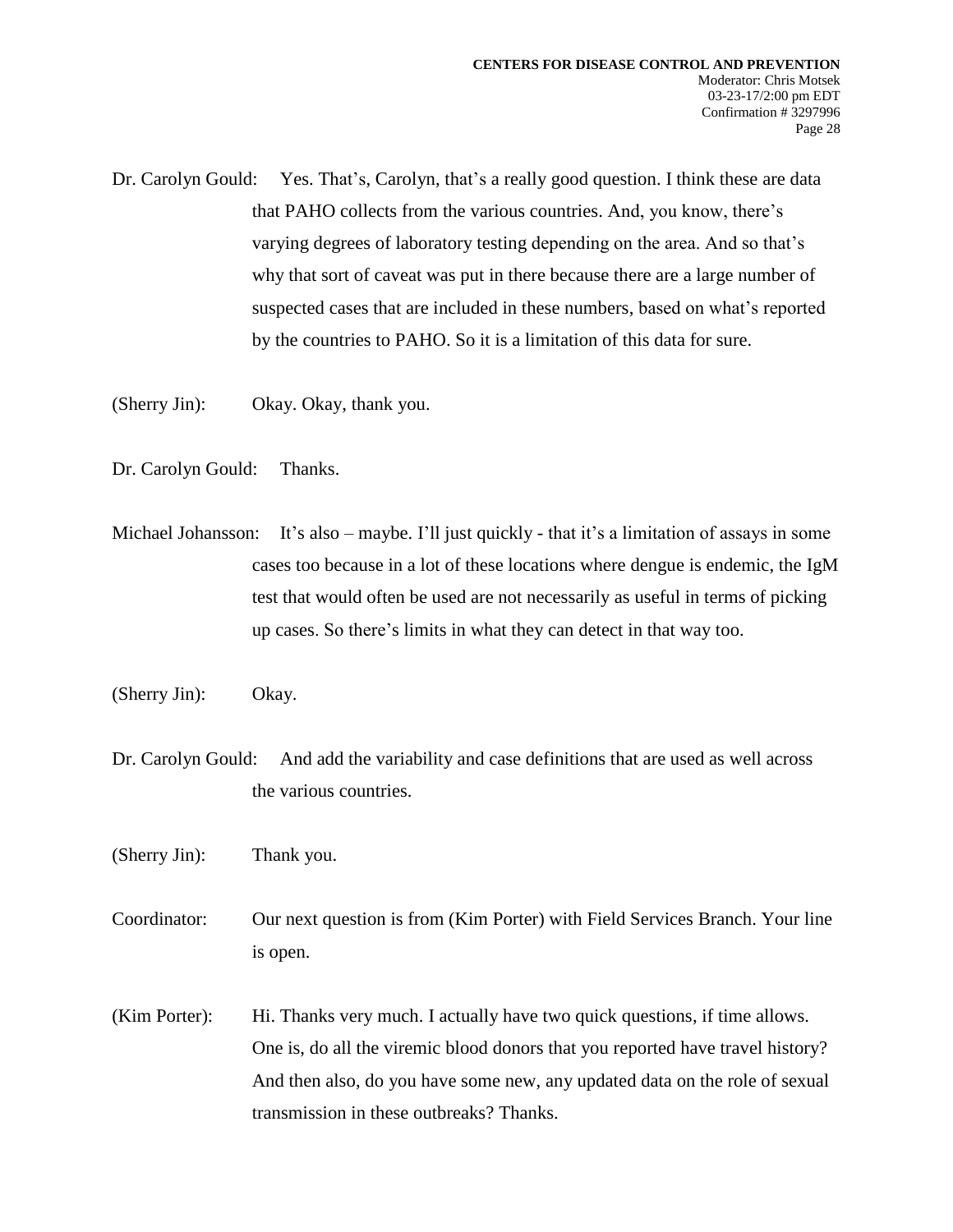- Woman 2: So, it. Not necessarily for the first question. For the presumptive viremic donors and some -particularly in Florida - some of them may have not had a travel history. But I don't have that information off the top of my head, but that isn't - most of them do. Most of them are travel-associated cases , of - just like the disease cases are. And I'm sorry, can you repeat your second question?
- (Kim Porter): Oh sure. I just wondered if there were any new data available or any, you know, additional analyses of - that indicate kind of the role of sexual transmission in Zika. We still have trouble sometimes talking about that too much in our state. And I just wondered, if you had any estimates on how big a role that's playing?
- Woman 2: We don't have estimates on how big a role it's playing. It's also difficult to determine that, particularly in the territories and other areas, where there's active Zika virus mosquito-borne transmission because it's impossible to really distinguish between the two. And that's one of the reasons why we don't include that other route of transmission in the case classifications on the website for the territories. There is a lot of interest in this topic though. There was just recently a large international meeting in Geneva to discuss sexual transmission. So there's a lot of interest in research in that area. But we believe that it plays an important role in transmission.

(Kim Porter): Thanks.

Coordinator: Our next question comes from (Hannah Beringer) with Virginia Beach Department of Public Health. Your line is open.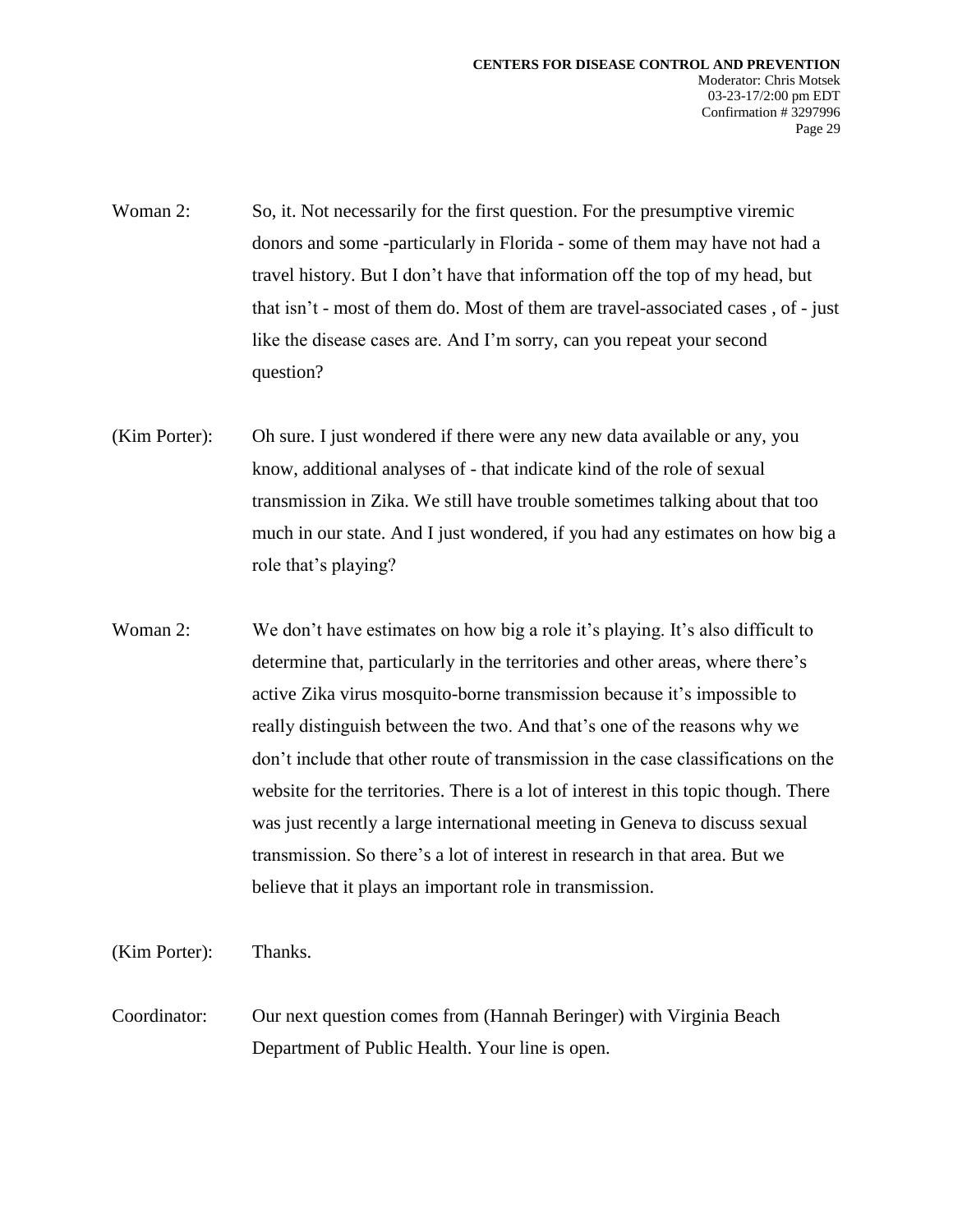- Anna (Beringer): Thank you. It's Anna A-N-N-A. I'm with the Virginia Beach Department of Public Health. My question is, with the data that was shared today about detecting locally transmitted cases, were these individuals tested through public health state laboratories, through the CDC, or private laboratories, or was it a combination of all of the above?
- Woman 2: So you're talking about the cases that were detected in Florida and Texas?
- Anna (Beringer): Just the models that they share. That how they would expect to detect a certain percentage of cases to detect local transmission.
- Woman 2: Okay.
- Anna (Beringer): And I wondered what means of testing these individuals either have or would go through?
- Michael Johansson: Yes. So those aren't actual testing numbers. So we the modeling part is that we simulated what that would look like given those different surveillance approaches. So if we had a population that had a certain infection rate, and we wanted to implement one of these approaches -you know – what, like on average, how many pregnant women are there at any given time? How many blood donors are there per week?

And figuring out the numbers of tests that you would then need to test those people and a likelihood of detecting transmission at different infection incidences, should that occur. So these are not actual test numbers that have been run but rather an analysis of what these different approaches would look like, and the way that you might actually implement them in different places would probably vary substantially.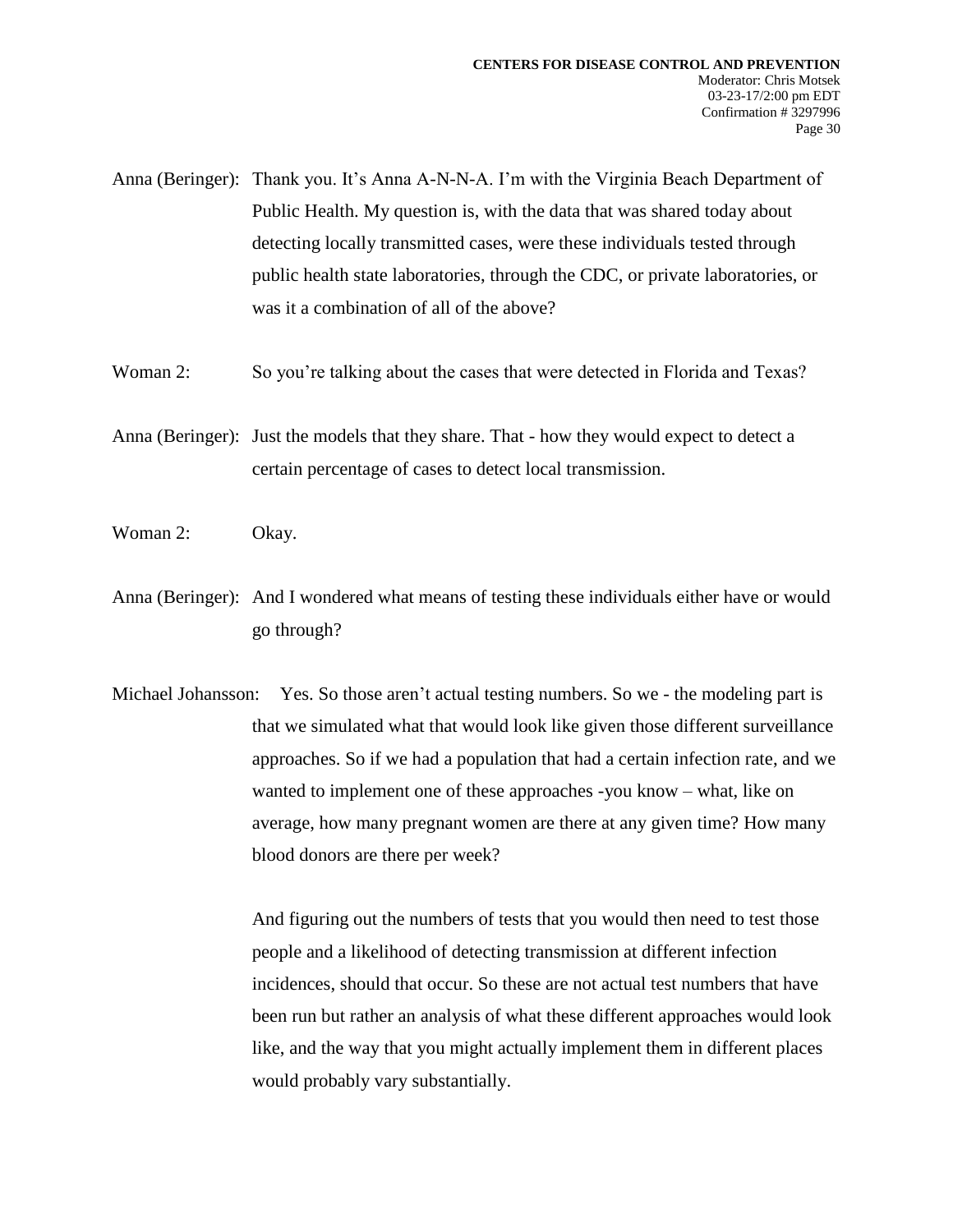Anna (Beringer): Okay, thank you. So I guess the answer is that it could be a variety of testing means - not all through public health - not all through private laboratories, but from various sources.

Michael Johansson: Yes. I think there would be different ways to accomplish those strategies. And it's more like overall guidelines on what kind of strategy might be most effective.

Anna (Beringer): Thank you.

- Woman 2: Are there any more questions?
- Coordinator: We do have a question from (Waldo Lopez). Go ahead, your line is open.
- (Waldo Lopez): Yes good afternoon from the City of (Regal) Health Department. Is Zika associated with heart disease as we have read an article from the Mayo Clinic that's doing some research in Venezuela and found some associations? But is it significant enough?
- Dr. Carolyn Gould: I think, at this point, the data really are too limited to draw conclusions about the potential impact of Zika virus on heart and cardiovascular disease. So I don't think we have enough data yet.

(Waldo Lopez): I have another question, ma'am. Once you have Zika, can you get Zika again?

Dr. Carolyn Gould: We believe that Zika infection confers lifelong immunity. That may not be the case in all situations, particularly for immunocompromised individuals, so - but generally, based on other arboviruses, we believe that it should confer lifelong immunity.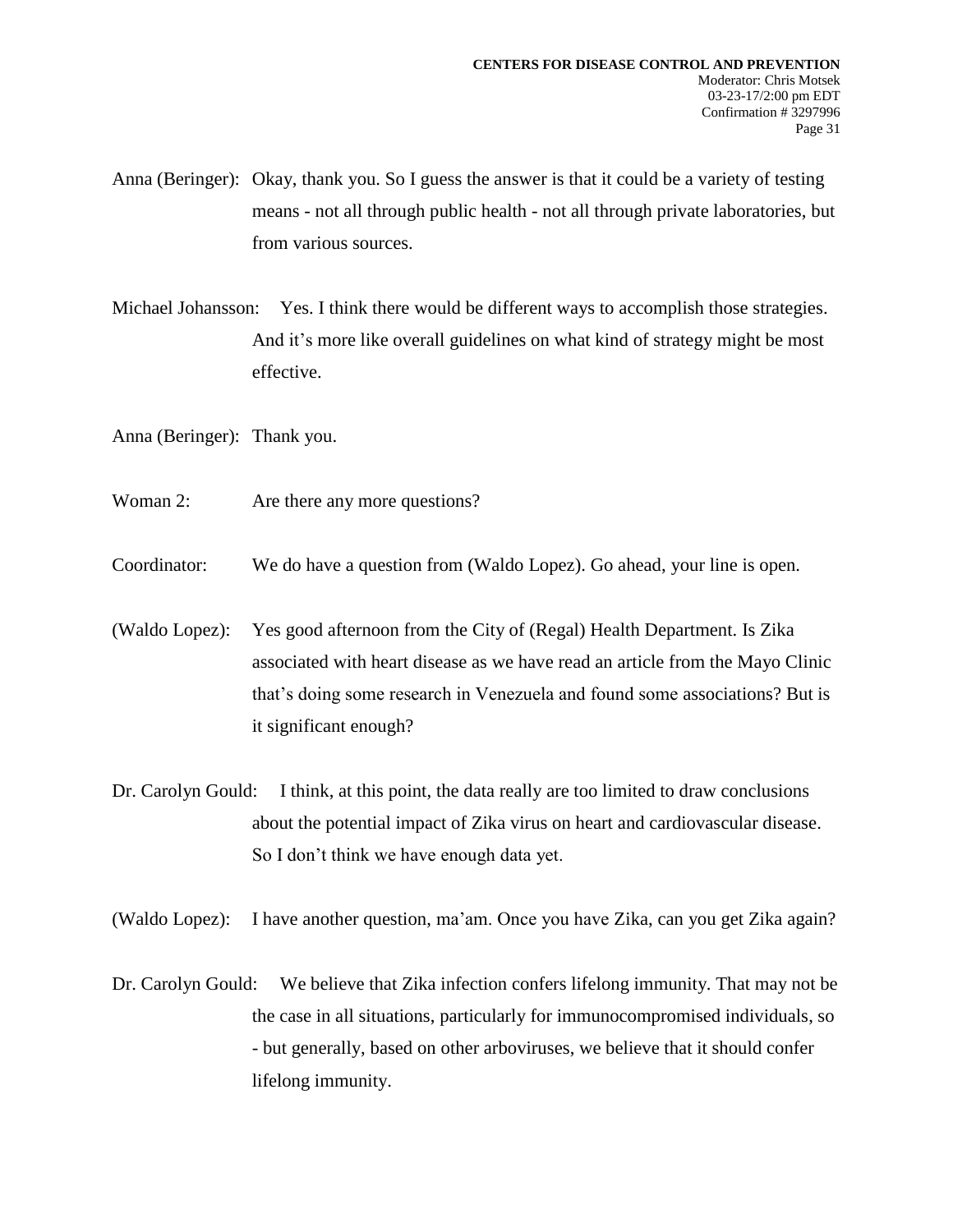(Waldo Lopez): Thank you, ma'am.

Coordinator: I show no additional questions at this time. But as a reminder. If you would like to ask a question, press star 1.

Chris Motsek: And this is Chris with the SCTF. Unfortunately we're going to have to conclude the call today. We just want to say thank you to the Epidemiology and Surveillance Task Force for giving us the information.

> Just a few quick notes. Just remember, we do have five task force specific webinars scheduled for next week. And the - there was some questions on vector. Vector's is actually our next one, and it's on Tuesday from 2:00 pm to 3:00 pm Eastern. Also please remember that the webinar slides, the transcripts, and the audio recordings are going to be posted to our Zika webpage. It's going to be on a rolling basis. So we hope to have this one posted a week out after the presentation. So hopefully by next Thursday or next Friday, we'll have it up on the Zika webpage.

> Also just remember, you know, these are great resources. If any of your stakeholders are people that couldn't attend this, go ahead and please share the information. The link to access the previous webinars will also be provided to our awardees in the Division State of Local Readiness - DSLR - in our Friday updates and also to our partners within the SCTF partner share functional mailbox.

Again, I just want to say thank you for participating in today's webinar. And also - just as a reminder to increase our outreach efforts, please feel free to forward emails to additional parties you think should attend moving forward. Also remember, if you do have additional questions, please send them to [preparedness@cdc.gov,](mailto:preparedness@cdc.gov) and we will forward them to the applicable people